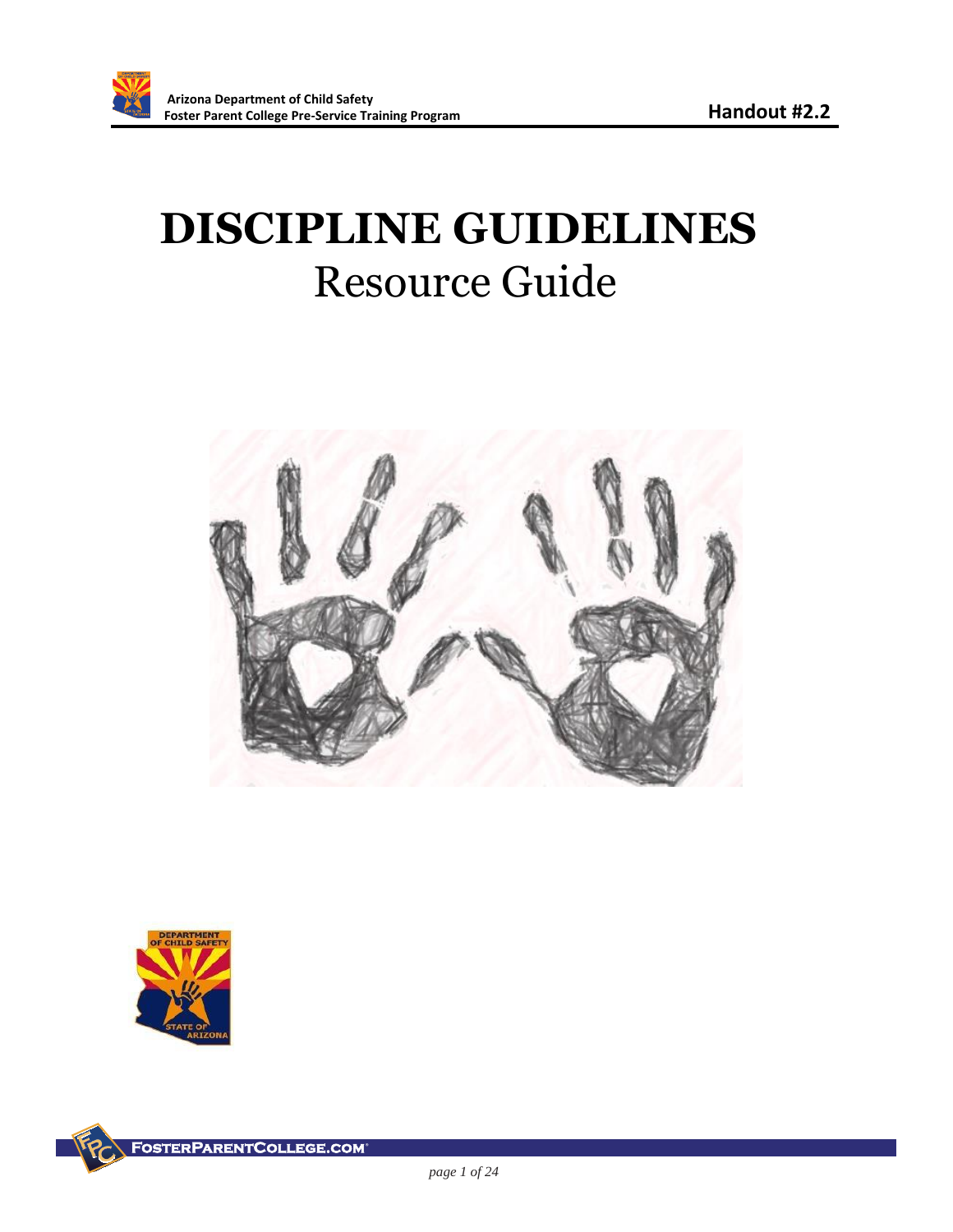The following is a variation of "**Children Learn What They Live**" written by Dorothy Low Nolte. Count how many times the word "learn" is mentioned and which attitudes are learned.

If a child lives with criticism, he learns to condemn. If a child lives with hostility, she learns to fight. If a child lives with pity, he learns to feel sorry for himself. If a child lives with ridicule, she learns to be shy. If a child lives with shame, he learns to feel guilt. If a child lives with tolerance, she learns to be patient. If a child lives with encouragement, he learns to be confident. If a child lives with praise, she learns to appreciate. If a child lives with acceptance, he learns to love. If a child lives with approval, she learns to like herself. If a child lives with recognition, he learns it is good to have a goal. If a child lives with honesty, she learns what truth is.

If a child lives with fairness, he learns justice.

If a child lives with security, she learns to have faith in herself and those about her.

If a child lives with friendliness, he learns to find love in the world.

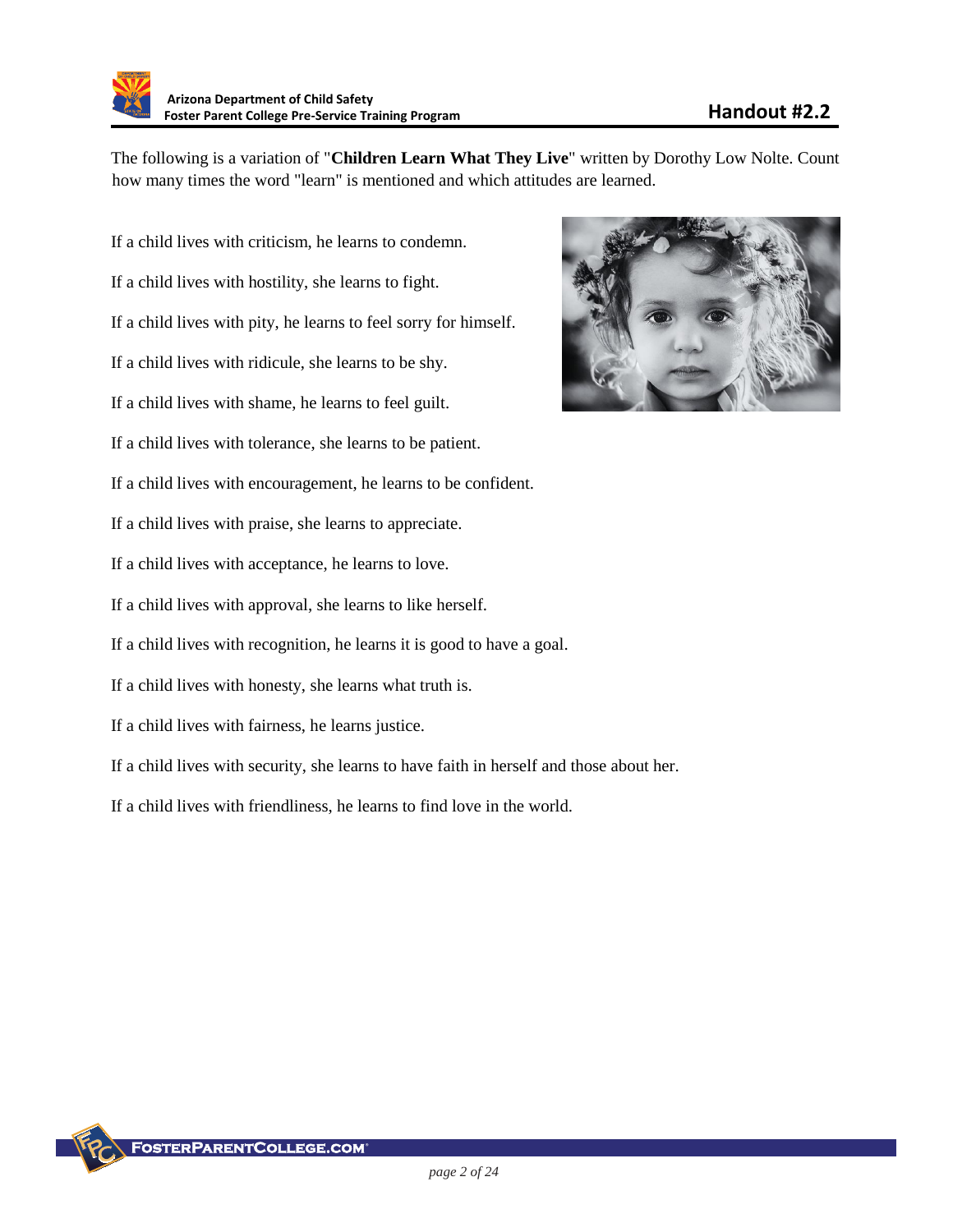# **RESOURCE GUIDE DCS DISCIPLINE GUIDELINES**

#### **INTRODUCTION TO DCS DISCIPLINE GUIDESLINES TRAINING**

The skills needed by parents today are vastly different than those needed by prior generations of parents. Children are now exposed to drugs, alcohol, sex, stress, the internet, etc. in ways that most of us did not have to contend with as children and teens. The children being placed in foster homes today are exhibiting more serious problems than were seen in the past and therefore, greater skills are required on the part of foster parents. Often, these children have inappropriate patterns of behavior that have been learned and, reinforced for years. Even when foster parents use appropriate parenting skills it may take a very long time to see behavior changes.

When I think about how I was disciplined as a child, I remember:

- *How did you feel about being disciplined as a child?*
- *Where did you get your own parenting styles?*
- *In what ways do you discipline your children differently than you were disciplined?*

#### **DCS Discipline Guidelines: BACKGROUND**

Most children in the foster care program have experienced patterns of inappropriate abuse and/or violence in their families. Therefore, issues related to punishment often are confusing for the child. For foster children, punishment is often connected to a wide variety of issues such as attention, power, revenge, control, loss of self-esteem and pain/love.

Many foster parents have had a great deal of experience in raising children; their own and foster children. However, when we are working with foster children, the Department of Child Safety (DCS) has set policies for disciplinary techniques. The reason for this is that the agency is responsible for the wellbeing of the children and has the right to make rules regarding them. Many foster children have experienced cruel and extreme punishments and will overreact to any discipline, while others seem to respond mostly to punishment that is extreme and abusive. Since foster parents may not know the entire background of the children in their homes, we must be careful and sensitive.

If you commonly use methods with your own children that differ from the department's philosophical position as stated in the Discipline Policy, problems are likely to occur. If you use swats with your threeyear-old, this would not be an appropriate technique with a foster child. This can trigger resentment, anger and competition between the children. The techniques in the Discipline Policy have proven to be effective in helping all children learn to control their own behavior and also in contributing to a more harmonious family environment. Therefore, you are encouraged to implement these practices for the entire family.

*Why might it be difficult for foster children to trust adults and feel loved?*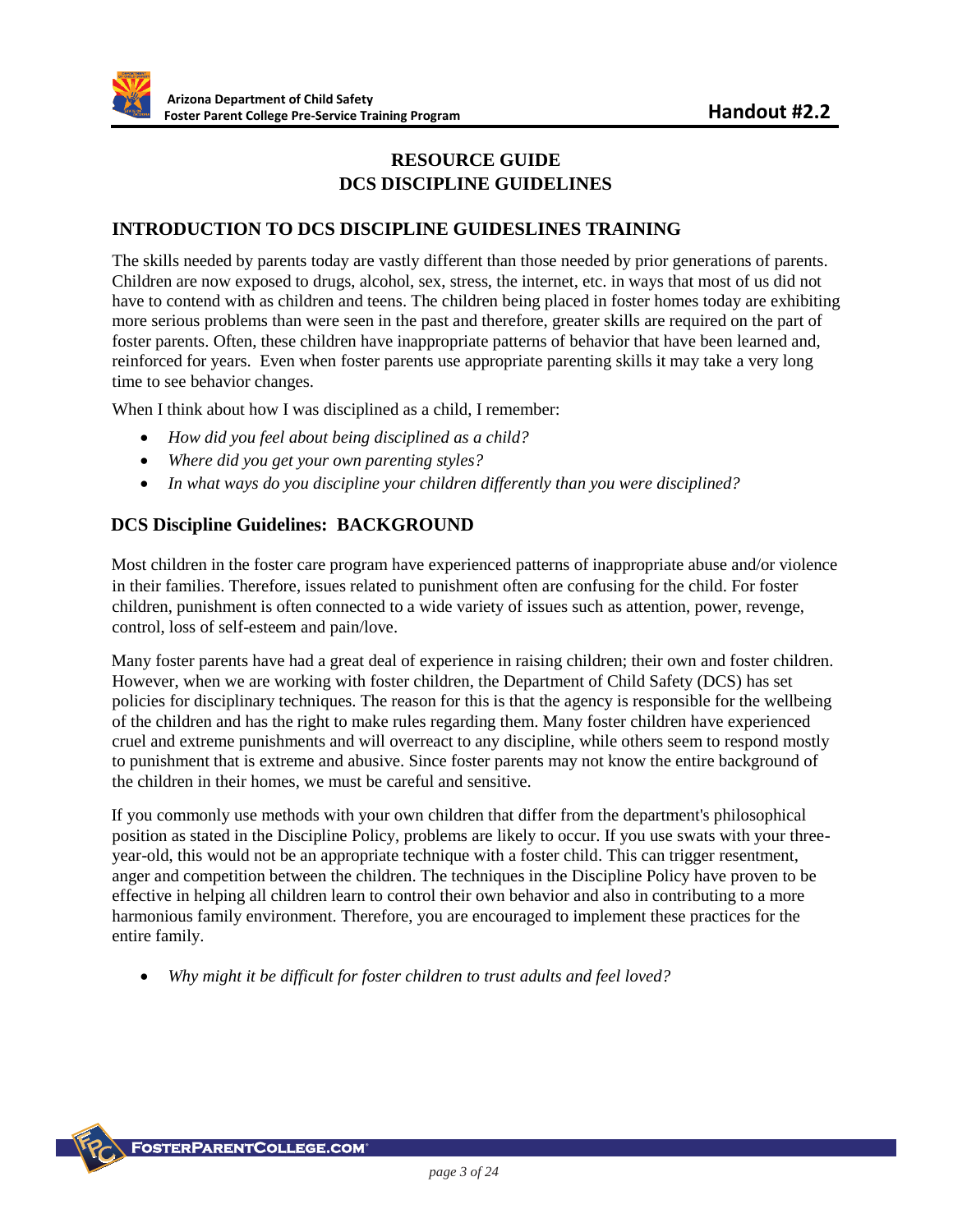

#### **PUNISHMENT vs. DISCIPLINE**

Punishment implies the threat or use of power and/or fear to change inappropriate behavior. Punishment relies on external force. Punishment is a behavior designed to stop a behavior. Discipline is training intended to produce a specified pattern of behavior. Discipline is a teaching process through which the child learns to develop and maintain the self-control, self-reliance, self-esteem and orderly conduct necessary to assume responsibilities, make daily living decisions and live according to accepted levels of social behavior.

In other words, our goal is not to control but to encourage self-control. We want children to be cooperative and self-directed, yet how often do we hear parents say things like: "Don't you ever listen? I told you not to do that. I'm busy, leave me alone. ", etc. These statements do not make children feel good about themselves or feel like cooperating. Even as adults, our self-esteem is affected when people put us off, put us down, ignore us, etc.

Put yourself in this next situation as a way to identify how a child might feel. You have been on your new job for three days. You are not sure if you are completing a particular form correctly even though someone had previously gone over it with you. How do you feel if:

- *You ask your boss and he says, "I'm too busy, leave me alone."*
- *You ask the person at the next desk and she says, "We already told you how to do this, maybe you can't handle this job."*
- *You ask the person next to you and she says, "It took me forever to get this one straight when I was new. Let's review it."*
- *You ask*
- *r boss and he says, "How can I help?"*

#### **Goals of Misbehavior**

| The child's faulty belief                                                   | I belong only when I am being noticed                                                                                                                                                                 |
|-----------------------------------------------------------------------------|-------------------------------------------------------------------------------------------------------------------------------------------------------------------------------------------------------|
| The child' goal is:                                                         | <b>Attention</b>                                                                                                                                                                                      |
| What behaviors might you<br>observe?                                        | Repetitive, obnoxious, annoying behaviors such as making<br>noises, interrupting when parent is on the phone, kicking an<br>object such as back of car seat, etc.                                     |
| As a parent, how would you feel<br>and react?                               | Feel: annoyed<br>Reaction: tendency to remind and coax                                                                                                                                                |
| How might the child respond to<br>your attempts to correct the<br>behavior? | Temporarily stops the behavior. Later resumes same<br>behavior or disturbs in another way.                                                                                                            |
| What are some alternatives you<br>could use?                                | Ignore misbehavior when possible. Give attention for<br>positive behavior when child is not making a bid for it.<br>Realize that reminding, punishing, rewarding, and coaxing<br>are undue attention. |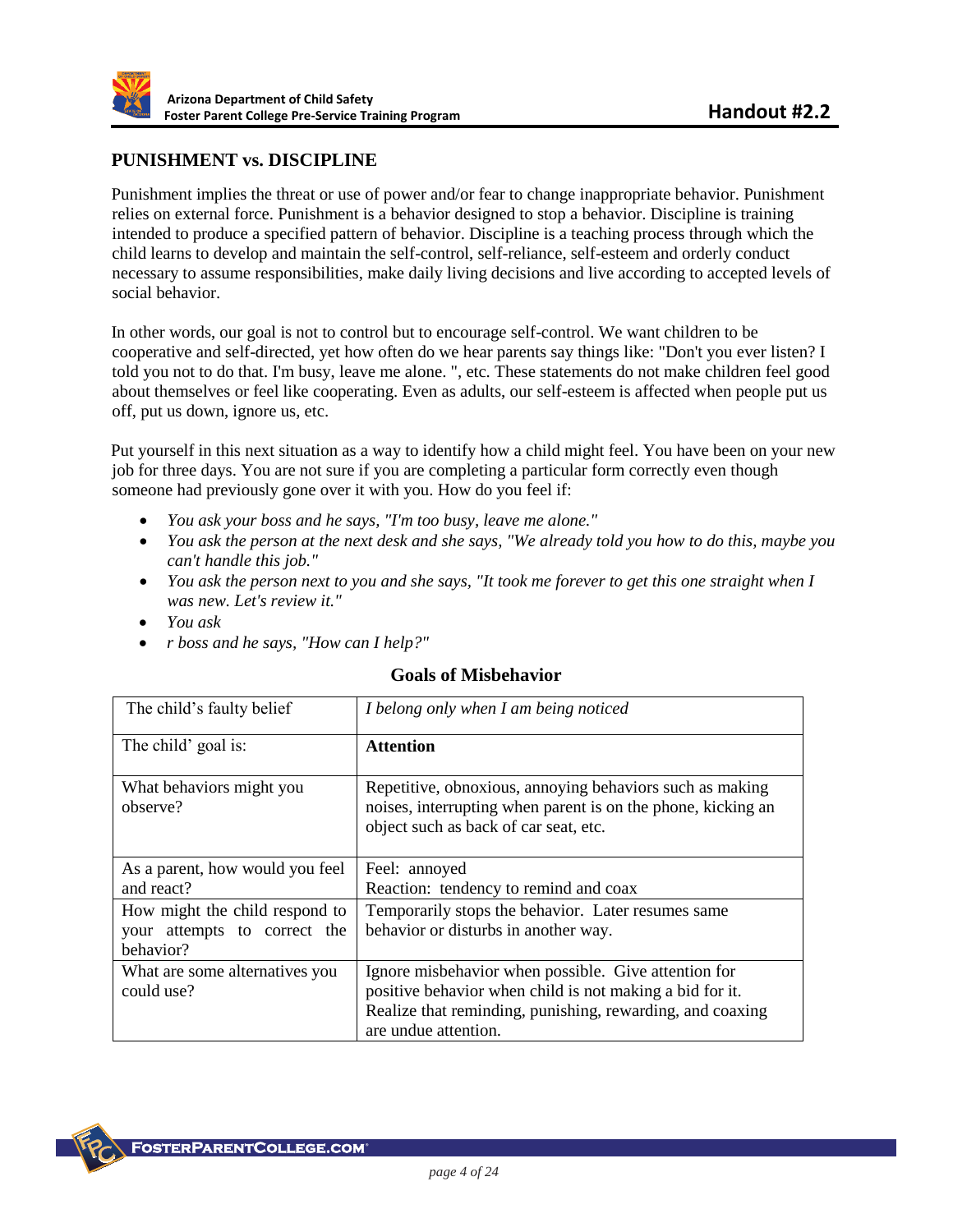

#### **Goals of Misbehavior**

| The child's belief:                                                         | I belong only when I am in control or am boss, or when I am<br>proving no one can boss me!                                                                                                                               |
|-----------------------------------------------------------------------------|--------------------------------------------------------------------------------------------------------------------------------------------------------------------------------------------------------------------------|
| The child's goal:                                                           | <b>Power</b>                                                                                                                                                                                                             |
| What behaviors might you<br>observe?                                        | Being late for school or any activity, eating slowly or not at all,<br>etc.                                                                                                                                              |
| As a parent, how would you feel<br>and react?                               | Feel: Anger, provoked as if one is threatened<br>Reaction: Tendency to fight or give in.                                                                                                                                 |
| How might the child respond to<br>your attempts to correct the<br>behavior? | Active or passive-aggressive misbehavior is intensified, or<br>child submits with "defiant compliance."                                                                                                                  |
| What are some alternatives you<br>could use?                                | Withdraw from conflict. Help child see how to use power<br>constructively by appealing for child's help and enlisting<br>cooperation. Realize that fighting or giving in only increases<br>the child's desire for power. |
| The child's belief:                                                         | I belong only by hurting others as I feel hurt. I cannot be                                                                                                                                                              |

| THE CHILLES DELICI.                                                         | T belong only by harting others as I feel hard. I cannot be<br>loved.                                                         |
|-----------------------------------------------------------------------------|-------------------------------------------------------------------------------------------------------------------------------|
| The child's goal:                                                           | <b>Revenge</b>                                                                                                                |
| What behaviors might you<br>observe?                                        | Destroying the property of others Hurting people or animals                                                                   |
| As a parent, how would you feel<br>and react?                               | Feeling: Deeply hurt<br>Reaction: Tendency to retaliate or get even                                                           |
| How might the child respond to<br>your attempts to correct the<br>behavior? | Seeks further revenge by intensifying misbehavior or choosing<br>another weapon.                                              |
| What are some alternatives you<br>could use?                                | Avoid feeing hurt. Avoid punishment and retaliation. Build<br>trusting relationships, convince child that she or he is loved. |

| The child's belief:                                                         | I belong by convincing others not to expect anything from me.<br>I am unable. I am helpless.                                                             |
|-----------------------------------------------------------------------------|----------------------------------------------------------------------------------------------------------------------------------------------------------|
| The child's goal:                                                           | <b>Display of Inadequacy</b>                                                                                                                             |
| What behaviors might you<br>observe?                                        | Not willing to try new tasks Saying "I'll mess up" or "I can't".                                                                                         |
| As a parent, how would you feel<br>and react?                               | Feeling: Despair – "I give up."<br>Reaction: Tendency to agree that nothing can be done.                                                                 |
| How might the child respond to<br>your attempts to correct the<br>behavior? | Passively responds or fails to respond to whatever is done.<br>Shows no improvement.                                                                     |
| What are some alternatives you<br>could use?                                | Stop all criticism. Encourage any positive attempt, no matter<br>how small; focus on assets. Above all, don't be hooked into<br>pity, and don't give up. |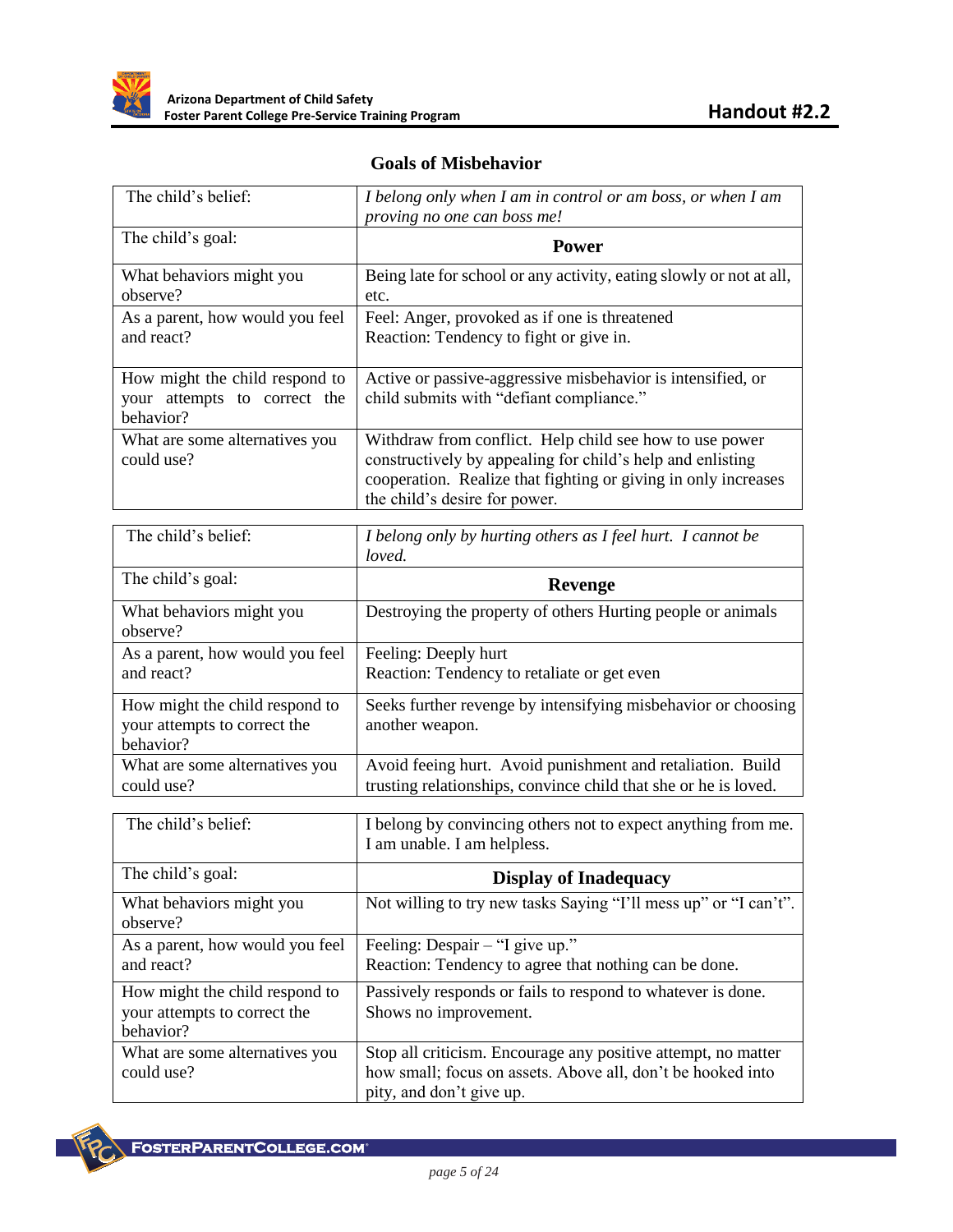

# **Goals of Positive Behavior**

| The child's belief:                            | I belong by contributing                                                                                                         |
|------------------------------------------------|----------------------------------------------------------------------------------------------------------------------------------|
| The child's goal:                              | Attention, involvement, and contribution                                                                                         |
| What behaviors might you<br>observe?           | Helps and volunteers; playing well with pets; helping with<br>chores even in a very small way; combing his/her own hair<br>well. |
| How would you encourage the<br>positive goals? | Let the child know that the contribution counts and you<br>appreciate it.                                                        |

| The child's belief:                        | I can decide and be responsible for my behavior                                                                                                                                            |
|--------------------------------------------|--------------------------------------------------------------------------------------------------------------------------------------------------------------------------------------------|
| The child's goal:                          | Power, autonomy, and responsibility<br>for own behavior                                                                                                                                    |
| What behaviors might you<br>observe?       | Shows self-discipline; does own work; Is resourceful; parent<br>gives choices such as three outfits to choose from; helping<br>decide on menu; help set rules and consequences for family. |
| How would you encourage<br>positive goals? | Encourage child's decision-making. Let the child experience<br>both positive and negative outcomes. Express confidence in<br>the child.                                                    |

| The child's belief:                        | I am interested in cooperating                                                                                                                         |
|--------------------------------------------|--------------------------------------------------------------------------------------------------------------------------------------------------------|
| The child's goal:                          | <b>Justice and fairness</b>                                                                                                                            |
| What behaviors might you<br>observe?       | Returns kindness for hurt; ignores belittling comments;<br>adjusting to a change in plans; needs to be reinforced even<br>when seen in very small ways |
| How would you encourage<br>positive goals? | Let child know you appreciate her or his interest in cooperating                                                                                       |

| The child's belief:                        | I can decide to withdrawn from conflict                                                                                        |
|--------------------------------------------|--------------------------------------------------------------------------------------------------------------------------------|
| The child's goal:                          | Withdrawal from conflict, refusal to fight, and<br>acceptance of other's opinions                                              |
| What behaviors might you<br>observe?       | Ignores provocations; withdraws from power contest to<br>decide own behavior; ignores other's negative comments;<br>walks away |
| How would you encourage<br>positive goals? | Recognize child's effort to act maturely                                                                                       |

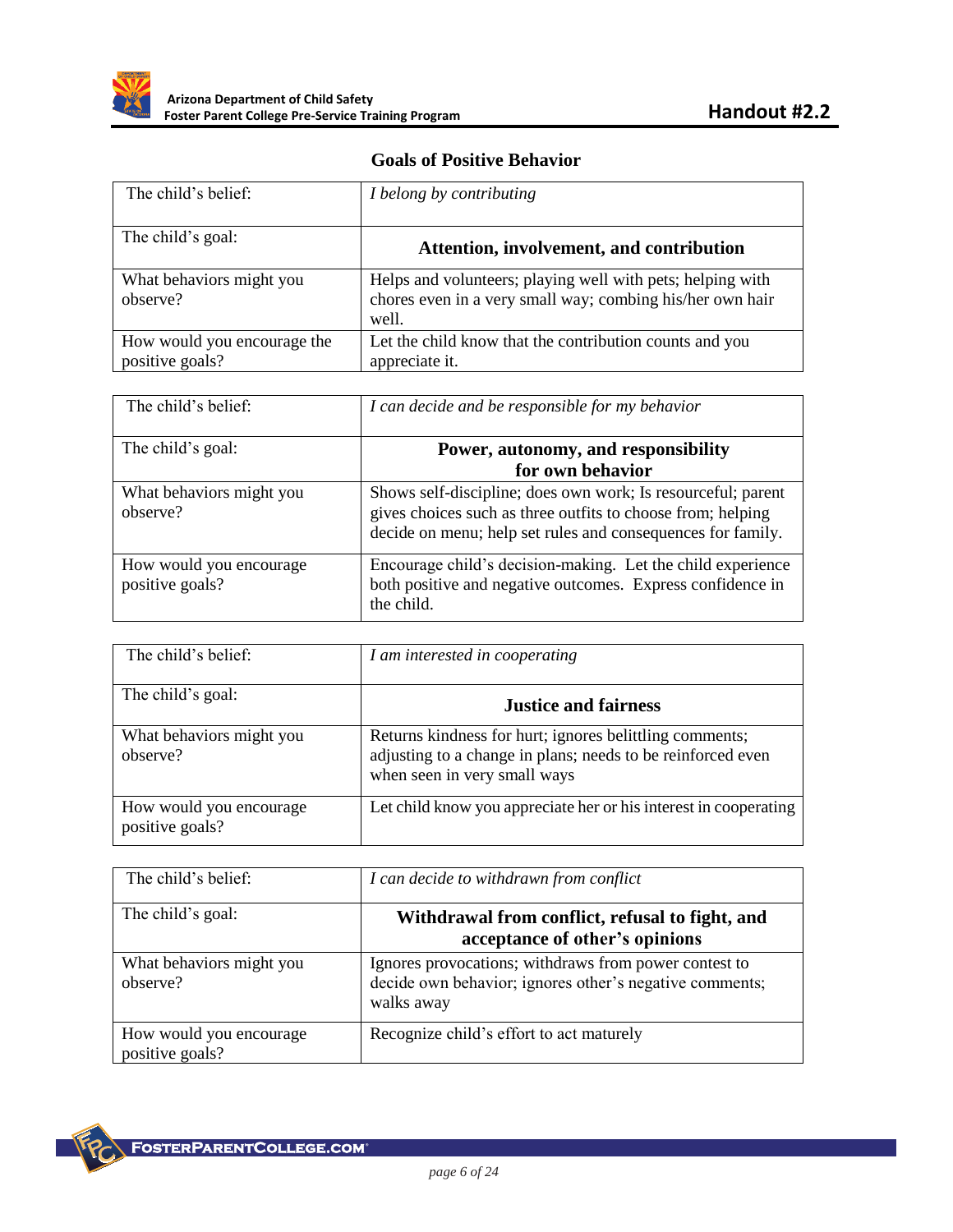#### **Statement from the DCS Discipline Guidelines**

Children in foster care are to be disciplined, not punished. Discipline techniques help a child develop and maintain self-control, self-reliance, self-esteem and orderly conduct.

The purpose of discipline is to educate. Children are able to learn from their mistakes in a safe environment. Therefore, foster parents shall:

Develop rules that set the limits of acceptable behavior in the family. These rules will be clearly explained and applied based on the child's past experiences, personality and age as appropriate to each child in the family.

The purpose of a rule is to create a consistent, safe, more comfortable environment. This approach goes beyond mere control of behavior.

There are five factors to consider when developing rules. Rules must be:

- 1. Specific
- 2. Reasonable
- 3. Enforceable
- 4. Stated positively
- 5. Necessary

#### **Specific Rules:**

Rules are specific when they are stated in such a way that they communicate precisely what is expected. In other words, both you and the child will know the moment that the rule is broken. A well-specified rule does not allow any possibility for misinterpretation. Time limits may help to make a rule more specific.

*Which is the specific rule? Circle the letter of your choice..* 

- *a. Bedrooms are to be thoroughly cleaned once a week.*
- *b. Bedrooms cleaned every Saturday morning before 10 o'clock. Checklist:* 
	- *Beds made*
	- *All dirty clothes put in the laundry basket all furniture dusted and polished carpet vacuumed*
	- *All toys put in the toy box*

*Write a rule about cleaning the bathroom that is specific.*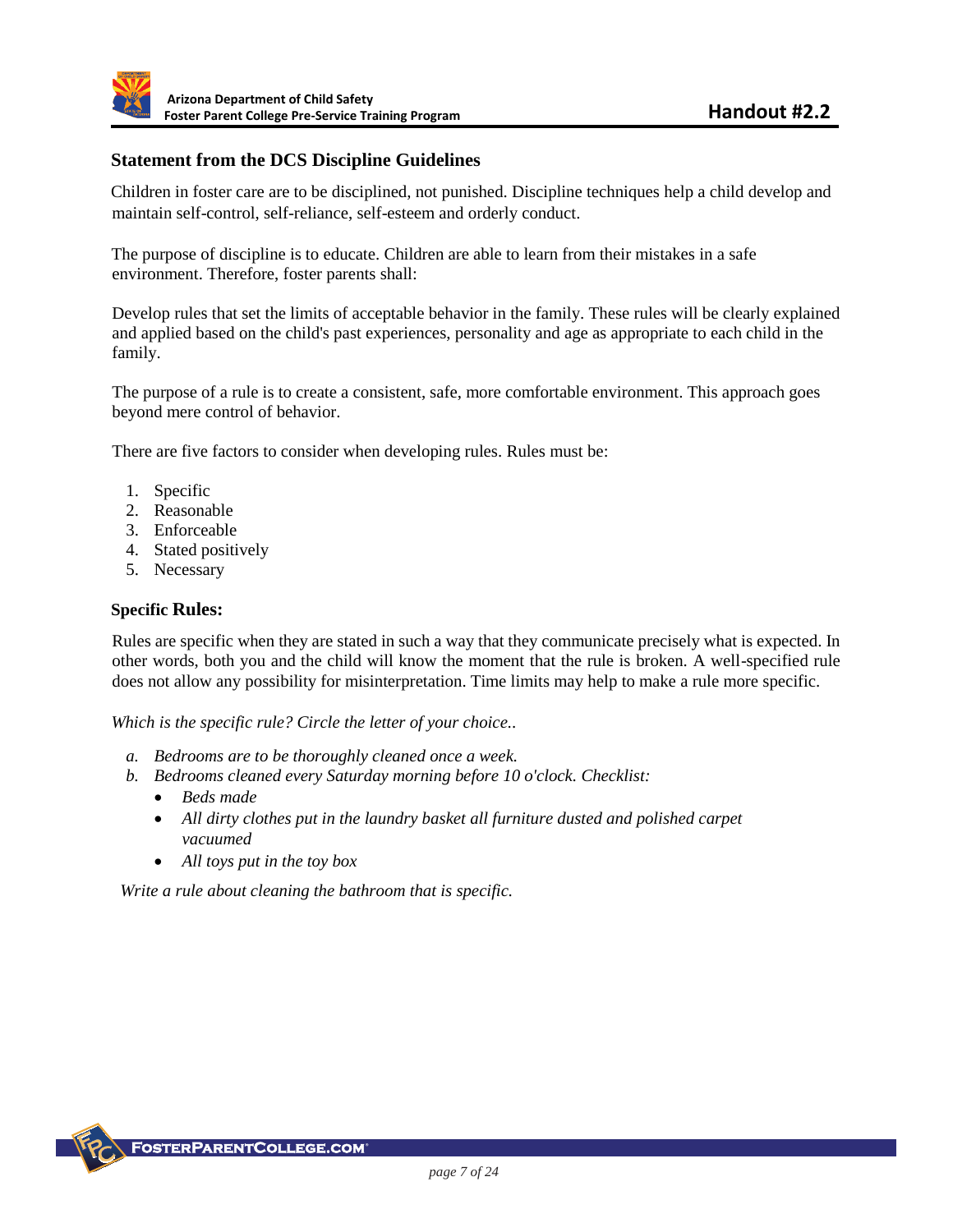#### **Reasonable Rules:**

Good rules are also reasonable. Can the youngster comply with the rule? Does the rule concern behavior which is under the control of the child? Rule "b," under D above, is very well specified, but is unreasonable for a three-year-old. A more reasonable expectation for this very young child would be "All dirty clothes put in the laundry basket," and/or "All toys put in the toy box."

*Which rule is more reasonable for a 12-year-old? Circle the letter of your choice.* 

- *a You must study for one hour every school night.*
- *b You must have all "A's" on your next report card.*

*Write a rule about helping in the kitchen that is reasonable for a six-year-old.* 

#### **Enforceable Rules**:

Rules are worthless if they are not enforceable. All rules can be broken. Most rules will be! A good question to ask is: Will I know when this rule is broken without depending on other people's testimony? In other words, can the parent monitor this behavior?

*Which rule is enforceable? Circle the letter of your choice.*

- *a You may never associate with Betty again.*
- *b You may not bring Betty to our home.*

*Rewrite the following rules to make them enforceable:* 

- *a You cannot use the telephone for a week.*
- *b You cannot eat chocolate.*

#### **Positively Stated Rules:**

As stated previously, it is very important to emphasize the positive at all times, and we can do this in making rules. When making rules, state the behavior you want to see rather than the behavior you don't want to see.

*Change the following rules so that they are stated positively.* 

- *a Dirty clothes should not be on the floor.*
- *b Don't leave the door open.*
- *c Don't arrive home after midnight.*
- *d Never leave the property without letting someone know where you are going.*

#### **Necessary Rules**:

Rules should make life easier for you, not more difficult. If your rules are specific, enforceable, reasonable, positively stated and as few as possible, you will be making it easier on yourself. The rule should leave the choices to the child rather than putting the parent in the position of constantly monitoring compliance to the rules.

Consistency is a very important factor in all adult/child relationships and a few, well-planned rules can help you become more consistent because it is easier to enforce a few rules rather than many. Too many rules can make everyone's life more complicated. Rules should be related to things that are real priorities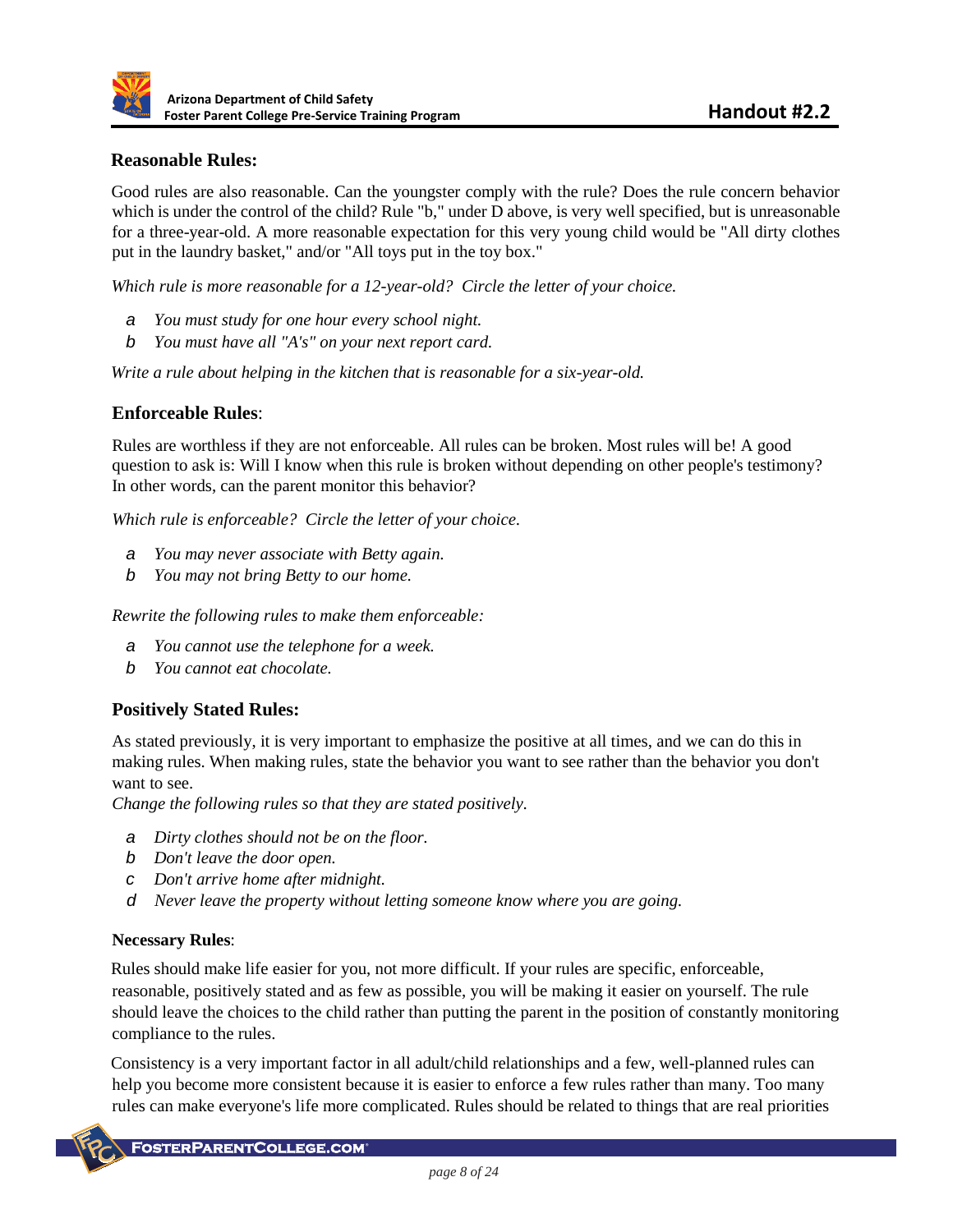

to your family and should put the responsibility on the child, not on the parent. Concentrate on those few vital rules.

Indicate whether you feel these behaviors are:

- A **red** behavior (dangerous, destructive or illegal and must be stopped)
- A **yellow** behavior (have negative consequences under some circumstances), or
- A **green** behavior (behaviors where the child can learn from the natural consequences or modeling).

| <b>BEHAVIOR</b>                                        | Red, Yellow, or Green? |
|--------------------------------------------------------|------------------------|
| Using foul language                                    |                        |
| Taking things that belong to others without permission |                        |
| Telling a lie or fib                                   |                        |
| Not letting anyone know where you will be              |                        |
| Not making your bed                                    |                        |
| Not taking out the garbage                             |                        |
| Not doing homework                                     |                        |
| <b>Stealing</b>                                        |                        |
| Harming an animal                                      |                        |
| Refusing to eat the food served                        |                        |
| Wetting the bed                                        |                        |
| Hoarding food                                          |                        |
| Back talk to parent                                    |                        |
| Self-abuse such as cutting or pulling out own hair     |                        |

The behaviors that you have identified as red or yellow will then need rules developed related to them. This is one way to identify which rules are necessary in your family.

Review of the rules: Let's look at some of the rules in your family.

*Write three of the rules in your home:* 

*1.* 

*2.* 

*3.* 

#### **Statement from the DCS Discipline Guidelines:**

*Develop fair, reasonable, age- or developmentally-appropriate and consistent consequences, related to the offense, for implementing these rules. These consequences will also be communicated to each child.* 

Focus on looking at the age and developmental stage of a child when developing consequences. This is an aspect that needs to be looked at carefully when developing any technique or practice. Children in foster

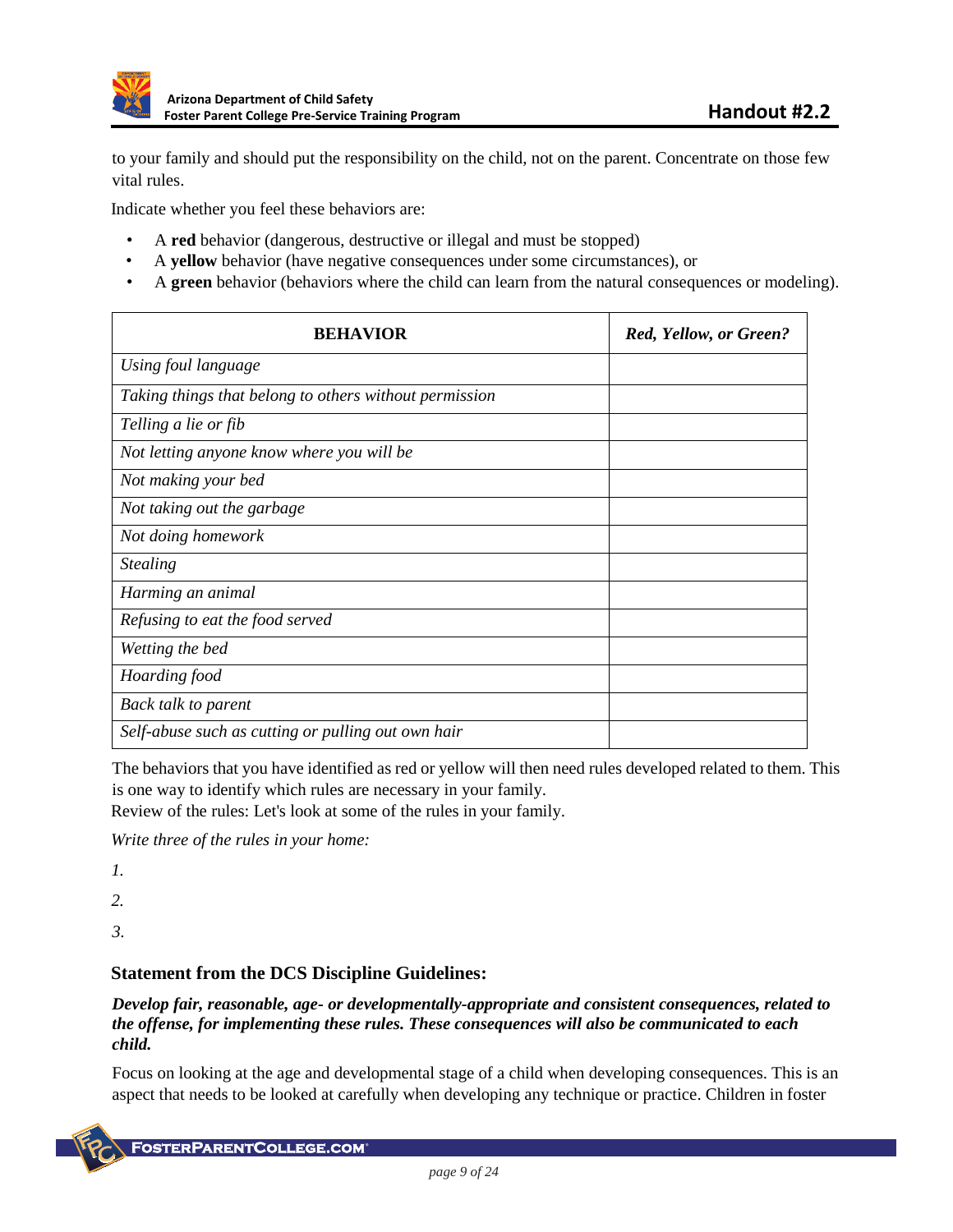

care often function developmentally below their chronological age and this needs to be taken into consideration when developing consequences.

#### **Statement from the DCS Discipline Guidelines:**

#### *Share with the team members any concerns or difficulties about disciplining a foster child, so constructive ideas and/or plans can be agreed upon.*

If you get advice which is counter to the policy from another professional, call the case manager and licensing specialist and discuss it. For instance, if a therapist, psychologist, teacher, etc. should suggest that you spank the child or lock the child in his/her room, you need to report this to the licensing specialist and the child's case manager or supervisor as these are prohibited practices

What people might you use as a resource if you had concerns or difficulties in disciplining a foster child? Which behaviors might you have concerns about? Who might you contact in each case?

| Age of children | <b>Behaviors</b> | <b>Contact Person</b> |
|-----------------|------------------|-----------------------|
| Preschoolers    |                  |                       |
| School-aged     |                  |                       |
| Teenagers       |                  |                       |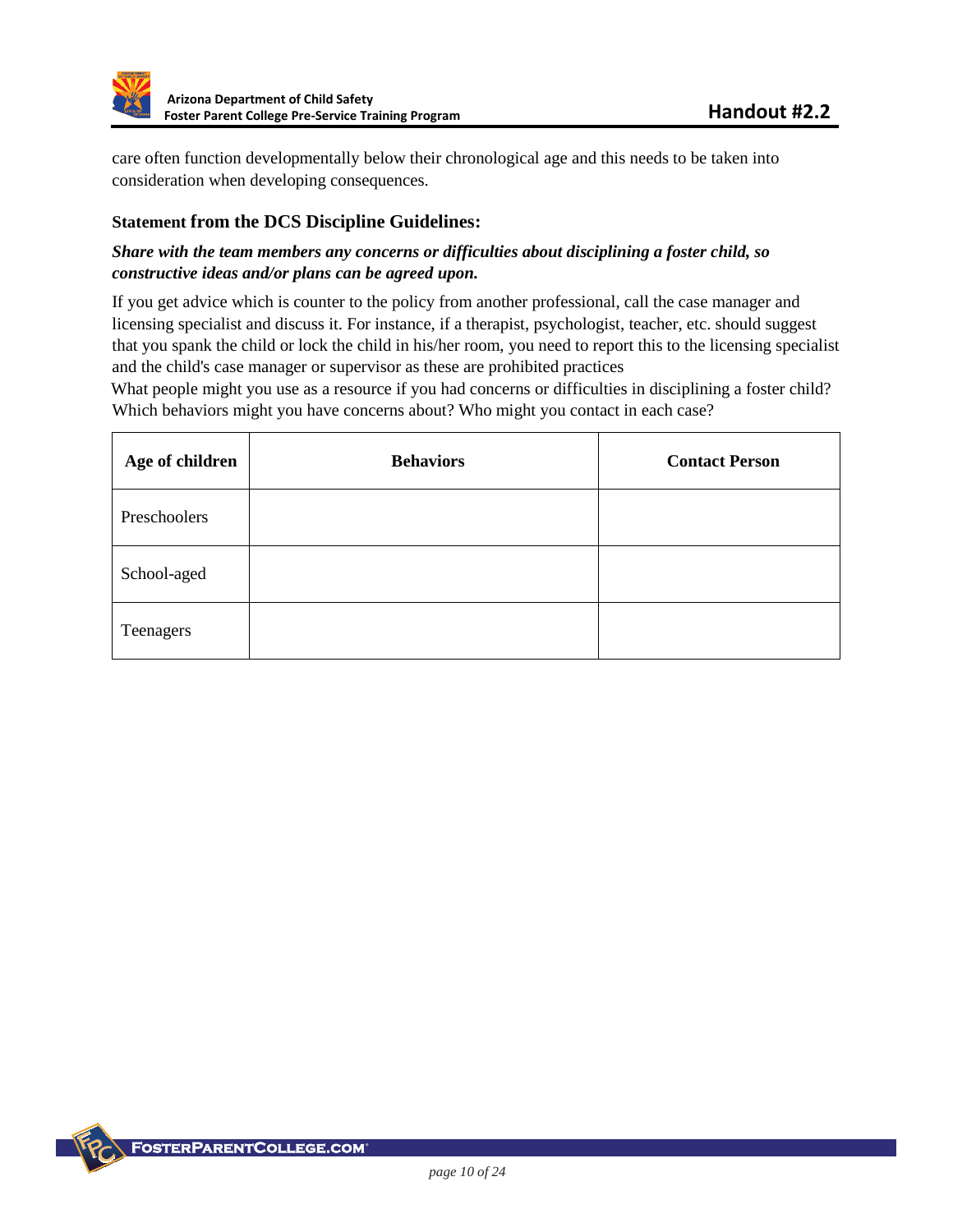### **Statement for DCS Discipline Guidelines – Acceptable Discipline Methods**

#### *Discipline should be communicated in such a way as to help the child develop self-control and assume responsibility for his or her own behavior. Individual children will respond to different methods based on age, personality and life experiences.*

Some of the discipline techniques we will review may be new to you. As you practice them, they will become more comfortable and part of your routine, but expect to feel some awkwardness and discomfort in learning new techniques. The examples used in discussing various techniques are designed as learning tools and do not necessarily reflect the range or severity of the behaviors which may occur in your home.

When faced with a misbehavior that you feel needs to be changed, first ask yourself these questions:

- Why might the child be behaving this way?
- Why does it bother me?
- What are the long-range consequences?
- What can I do in the short run?

If after asking yourself the four questions above, you decide that something needs to be done, one of the following methods might be helpful, depending on the particular child and the particular misbehavior.

**Natural Consequences:** allowing the child to experience the results of his or her behavior by not intervening. If Susie forgets her softball glove, she will be unable to try out for the team.

Natural consequences are those that occur without the parent's intervention. Since your intervention is not required, allowing these consequences to influence misbehaviors whenever possible should be considered. However, there are times when we do not want to wait for natural consequences to occur. For example, if the natural consequences are dangerous or harmful to the child *(the child playing in the street could be hit by a car),* the consequences would take too long *(the bike left outside is rusting)* or the child does not care *(how dirty his/her room is),* in these cases, if we want to intervene, we might consider logical consequences.

**Logical Consequences**: imposing consequences which are as directly related as possible to the inappropriate behavior. If Johnnie broke the window, he can do extra chores to earn the money to pay for the new window.

- **Logical Consequences** are those that the parent sets and are directly connected to the behavior. To be effective, the logical connection between the behavior and the consequence must be apparent to the child.
- **Artificial Consequences** are those that the parent sets but which have no specific connection to the behavior. The issue here is that the parent wants the behavior to change.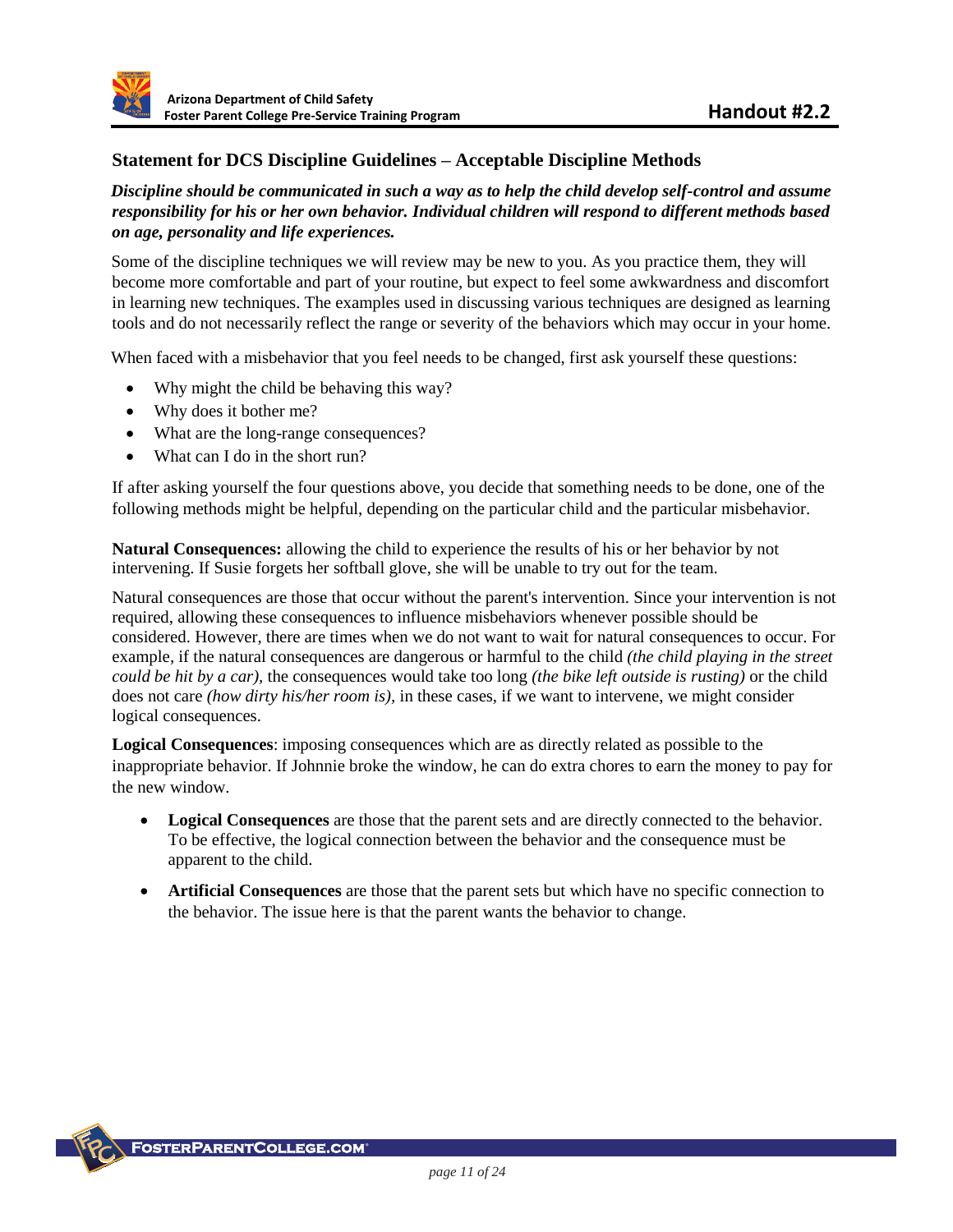

#### **Consequences for each behavior:**

| <b>Behavior</b>             | <b>Natural</b>                                     | Logical                                                                             | <b>Artificial</b>               |
|-----------------------------|----------------------------------------------------|-------------------------------------------------------------------------------------|---------------------------------|
| Leaving bike in front yard  |                                                    | Loss of use of the<br>bike for a day                                                |                                 |
| Forgetting lunch            | May not get to eat<br>lunch                        |                                                                                     |                                 |
| Playing in street           | Dangerous                                          | Can only play outside<br>when a parent is there<br>for a specific period<br>of time |                                 |
| Stealing candy from a store | Getting caught                                     | Returning it to the<br>store and apologizing                                        |                                 |
| Not cleaning room           | Not likely to be one                               | Is there one?                                                                       | TV or games<br>restricted, etc. |
| Completing chores on time   | Feel positive and<br>capable                       | Parent expresses<br>appreciation                                                    | Earn extra privileges           |
| Breaking the TV remote      | Learn to use the<br>controls on the TV<br>or no TV | Child does extra jobs<br>to replace remote                                          |                                 |

Whenever a natural consequence is appropriate, use it! It requires no intervention on the parent's part and is an opportunity for the child to learn. If natural consequences are dangerous or would take too long to be effective and the behavior needs to be changed, then use logical consequences for learning. Then, only if natural and logical consequences are not appropriate and it is still important to change the behavior, consider artificial consequences. By using natural, logical and artificial consequences, the child learns what consequences are and how to make decisions in terms of the consequences.

At times, there is a fine line between punishment and logical consequences. Your matter-offact tone of voice, positive attitude and willingness to accept the child's decision are essential characteristics of logical consequences. No matter how logical an action may seem to you, if your tone is harsh, your attitude overbearing and your demands absolute, your action is punitive.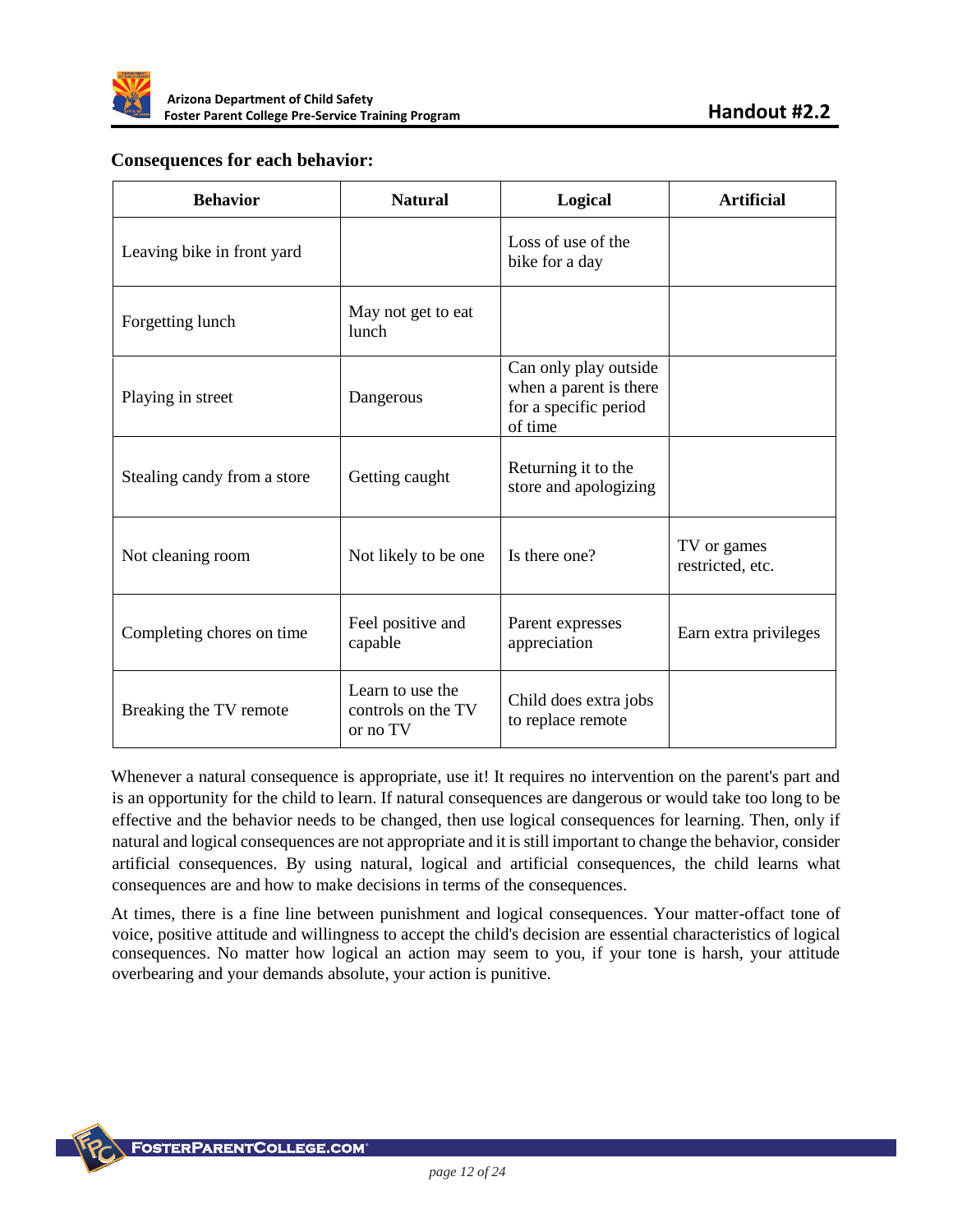# **REMEMBER: CONSEQUENCES TAKE TIME. PATIENCE PLUS PRACTICE EQUALS PROGRESS.**

Mistakes should be seen as opportunities to learn. Teach children to learn from their mistakes rather than suffer from them. This can be done by asking the child the right questions:

- What did you do?
- What happened then?
- What could you have done differently?
- Are you willing to try that next time?

This sequence of questions helps the youngster focus on the behavior and explore possible alternatives. It is very important that you guide your child's thinking without doing the thinking for him or her.

**Encouragement/Praise**: identifying specific behaviors and strengths that encourage the child to develop and increase self-esteem. "That model car looks great! I like the color you chose. You did a job you can be proud of!" Words of praise and encouragement should:

- Show the child that you value and accept him/her. Love the child for what he/she is, not what he/she does.
- Point out the positive aspects of his/her behavior.
- Show faith, trust and confidence in the child's abilities and judgments.
- Recognize efforts and improvements.
- Show appreciation for contributions.

You have this method at your disposal at all times and should use it frequently to shape behavior. It takes minimal time and effort and it is **very** powerful. When communicating with children, we need to be careful to distinguish between the deed and the doer. The following suggestions may be helpful:

# **A Way with Words**

*Descriptive praise:*  You do a good job of … I like the way you ...

#### *Phrases that show confidence:*

I'm sure you can straighten this out by yourself, but if you need help, you know where to find me. Knowing you, I'm sure you'll do fine. I think you can do it. If you keep working, you'll get it.

#### *Phrases that show appreciation:*

Thanks that helped a lot. It was thoughtful of you to ... You can help us by ...

#### *Phrases that point out strengths and improvements:*

It looks like you worked hard at ... You have really improved in ... Look at the progress you have made in ...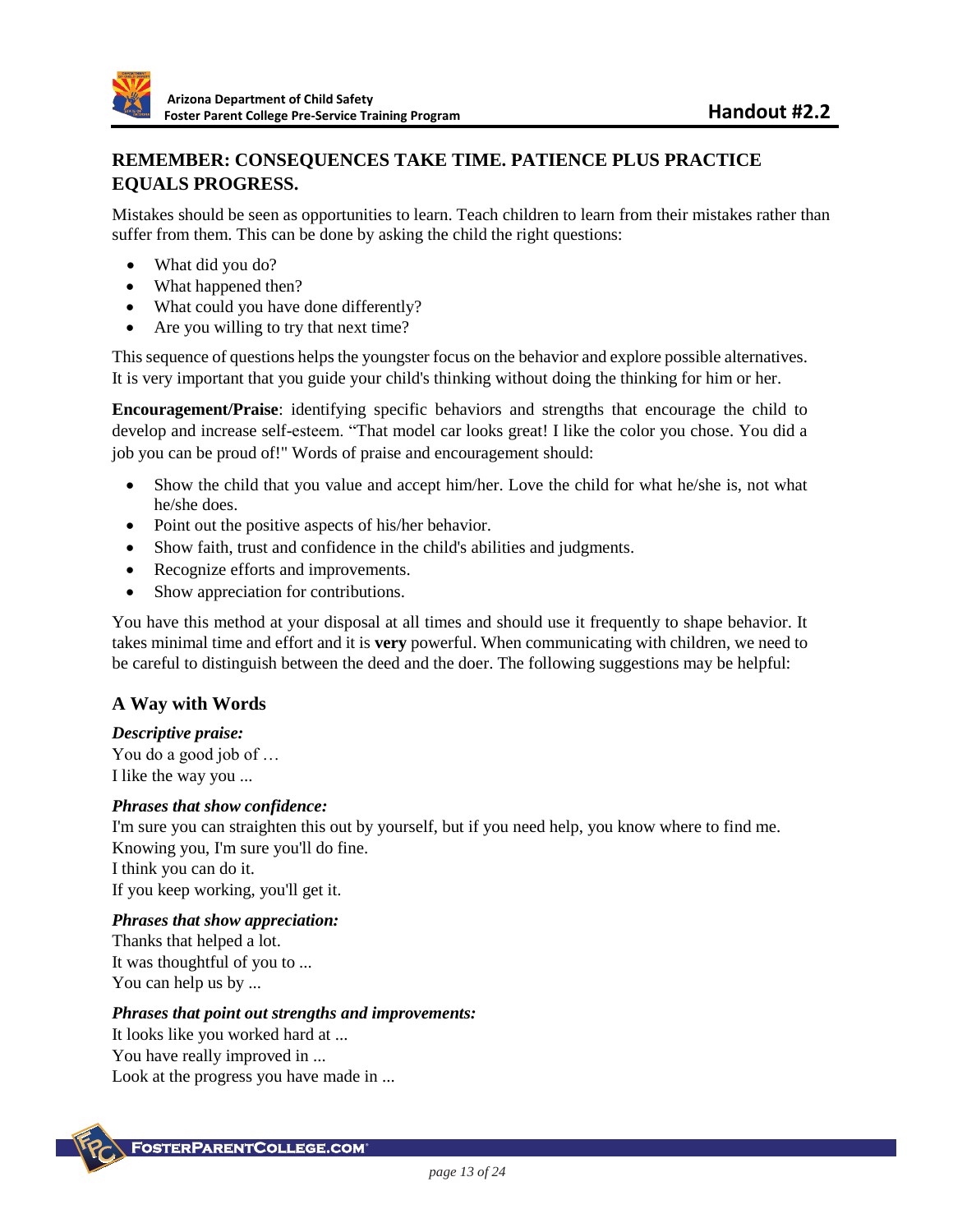

#### *Corrective comments:*

We love you, but we don't like what you did. So you made a mistake *(got in trouble);* now what can you do about it? If you are not satisfied, what could you do differently?

#### *Words about feelings:*

It sounds like you feel ... I can understand how you feel, but I'm sure you can handle it. How do you feel about it?

#### *Freedom phrases:*

If you want to. If that's really what you like. You can decide that for yourself. It's entirely your choice. Your decision will be fine with me.

#### **Door openers:**

I'd be interested in your opinion about ... Would you like to talk about it? This seems important to you. You have a right to express your ideas *(feelings).* Notice and acknowledge children when they're being cooperative, helpful, etc.

*List three positive adjectives that describe you:* 

*1.* 

*2.* 

*3.* 

**Positive Communication:** using language in positive terms to describe what you want, rather than what you don't want. "Walk around the pool," rather than "Stop that running!"

*Change the following statements from negative to positive:* 

- *a You can't play with your friends until you take out the trash.*
- *b All your chores have to be done this week or you can't go to the movies with the family.*

**Active Listening**: listening with understanding and then clarifying the statement and responding to the feelings. "It sounds like your teacher really scolded you in class and you must have felt really embarrassed by that."

#### **Example #1**

- *Child:(crying) Jimmy took my truck away from me.*
- *Parent: You sure feel bad about that. You don't like it when he does that.*
- Child: That's right!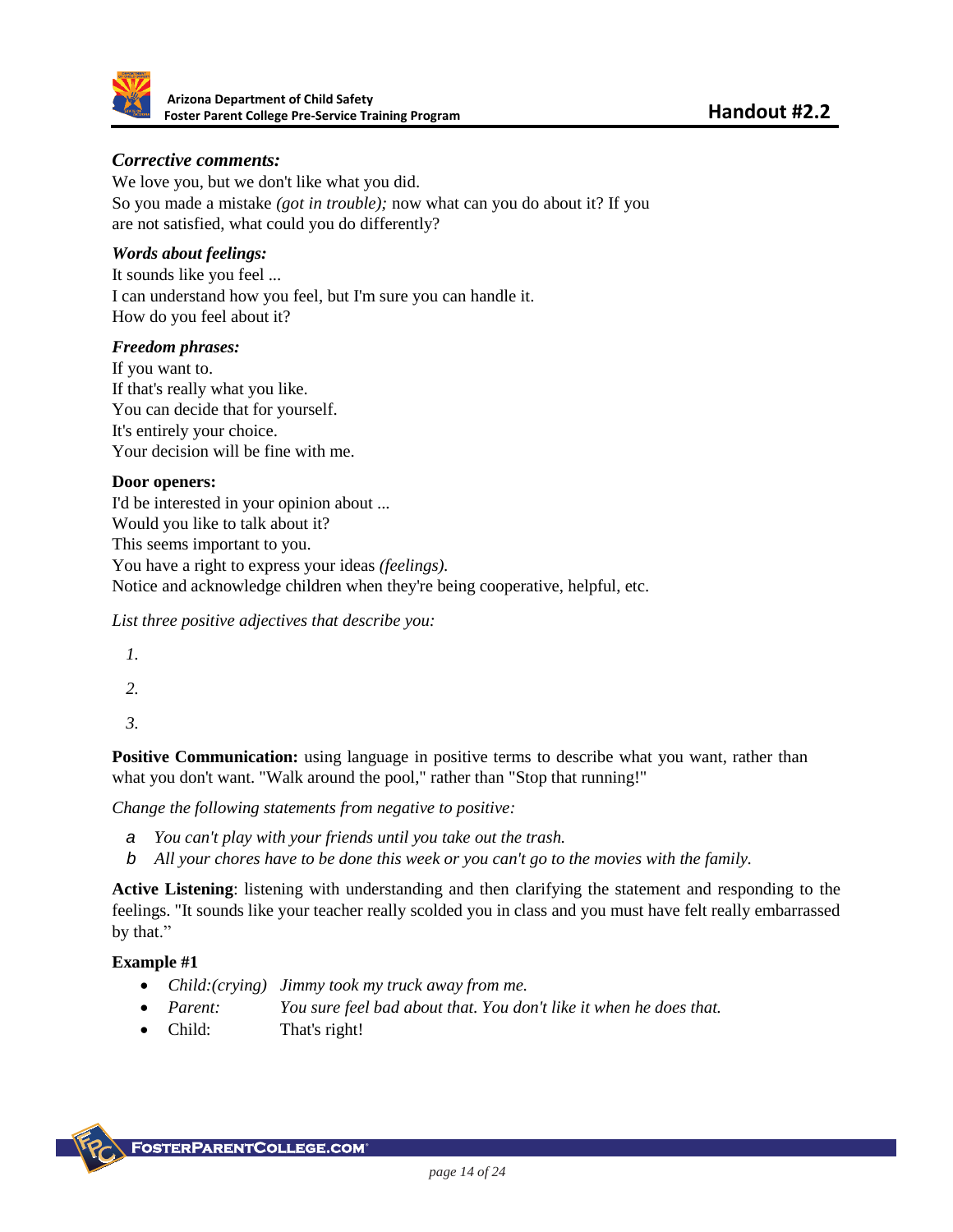#### **Example #2**

| Child: | Dad, when you were a boy what did you like in a girl? What made you really like a girl? |
|--------|-----------------------------------------------------------------------------------------|
|        | Parent: Sounds like you're wondering how to get boys to like you, is that right?        |
| Child: | Yeah. For some reason they don't seem to like me and I don't know why.                  |

#### **Example #3**

*Child: I hate school and I'm not going anymore! Parent: You must have had a really rough day at school today and don't want to feel like that again.*

#### **Example #4**

*Child: You're not my mom, I don't have to do what you say!* 

*Parent: You are right, I am not your mother and you really wish you were able to be with her.*

If, when using active listening, you find the child has a problem and is willing to talk about it, use the following steps of problem-solving to encourage the child to develop a plan of action:

- 1. Use active listening to clarify the problem.
- 2. Explore alternatives through brainstorming. Identify as many possible solutions as you and the child can think of. "Shall we look at some things you could do about this?"
- 3. Assist the child in choosing a solution. "Which idea do you think is the best one?"
- 4. Discuss probable results of the decision. "What do you think will happen if you do that?"
- 5. Obtain a commitment. "What have you decided to do?"
- 6. Allow a time for evaluation or plan a time for evaluation if the particular problem requires such. "Anytime you want to talk about this again, I'd be glad to listen."

Recognize that an upset person is experiencing internal conflict. An upset person is not a good listener. It sometimes pays to wait a while before talking.

**"I" Message:** communicating by phrasing in the first person. "I feel worried and upset when I don't know where my children are:"

"I" Messages include the following steps:

- 1. Describe the behavior *(don't blame) — "*When you fight with your brother..."
- 2. State your feeling "I get angry"
- 3. State the consequences "Because someone might get hurt."

This includes the following pattern:

- Behavior "When you..."
- $\bullet$  Feeling "I feel..."
- Consequence "because..."

What "I" Message could you use in the following situation?

- 1. *You have just washed your car. Your child makes a design on it with muddy hand prints.*
- 2. *Your child forgets to feed the dog.*
- 3. *Your child comes home from a friend's house an hour later than agreed upon.*

**Incentives/Rewards/Motivators**: providing short-term incentives that help the child focus on desired behavior. If the child completes all the chores on his or her "job list" this week, he/she can go out for an ice cream cone on Saturday. *(The younger the child, the shorter the period of time should be.)* 

This is an entry-level tool and should not continue for long periods of time. To be effective, incentives need to change often. The parent needs to monitor the incentives and diminish or eliminate them as the appropriate behavior becomes a habit. A lot of positive verbal communication about the appropriate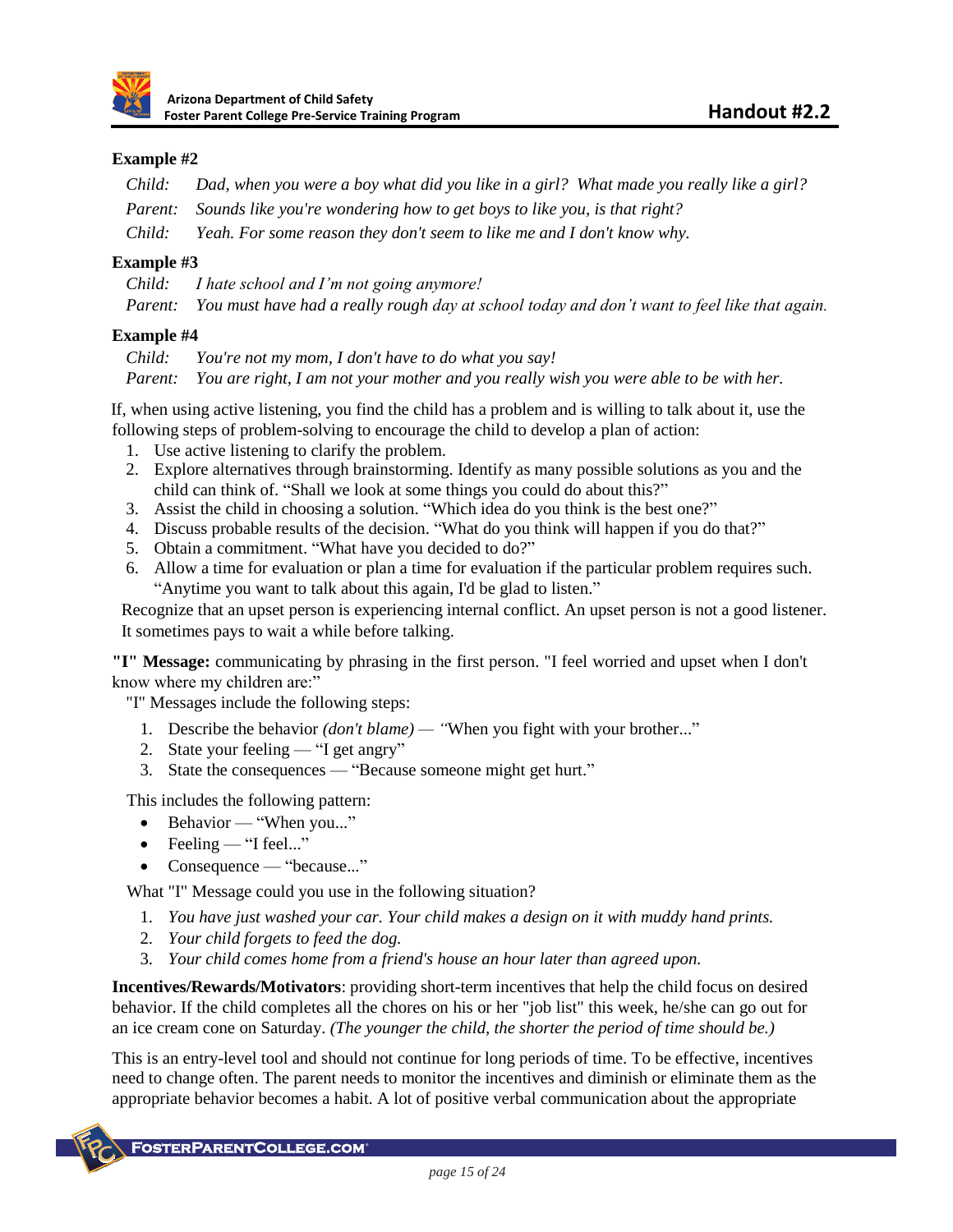

behavior should accompany the incentives. Eventually, those verbal reinforcers and then the child's internal verbal reinforcers will sustain the behavior. It is important to ask the child for input on *incentives* 

**Contracting**: negotiating with the child to create a written mutual agreement that provides incentives which help the child focus on a desired behavior. This is particularly appropriate with older children. If Tom passes all his subjects with at least a "C" grade, then he will have more time for recreation next semester.

Behavioral contracts help young people develop concrete goals which they can be expected to attain. They help to motivate and also serve as a reference point for measuring progress. It may be helpful to involve the case manager as the mediator in developing a contract between the foster parents and the young person.

When formulating a contract for behavioral change, it is essential to go through the following steps:

- Select one or two behaviors that you want to work on first.
- Describe those behaviors so that they may be observed and counted.
- Identify incentives that will help provide motivation to do well.
- Locate people who can help you keep track of the behaviors being performed and who can perhaps give out the incentives.
- Write the contract so that everyone can understand it.
- Collect data.
- Troubleshoot the system if the data does not show improvement.
- Rewrite the contract *(whether or not the data show improvement).*
- Continue to monitor, troubleshoot, and rewrite until there is improvement in the behavior that was troublesome.
- Select another behavior to work on.

When the contract is put on paper, it should include the following items:

- Date the agreement begins, ends, or is renegotiated.
- Behavior(s) targeted for change.
- Amount and kind of reinforcers to be used.
- Schedule of reinforcer's delivery.
- Signatures of all those involved.
- Schedule for review of progress.

And optionally, but strongly, suggested:

- Bonus clause for sustained or exceptional performance.
- Statement of the penalties that will be imposed if the specified behavior is not performed.

**Redirecting**: substituting an acceptable behavior for an unacceptable one.

"Carol, you can't play with Bob's stereo, but let's go find your crayons and some paper, so that you can make a picture." Many foster children have feelings of anger; if the way they are acting out those feelings is not appropriate, you need to redirect them to a behavior that is an appropriate way to express that feeling.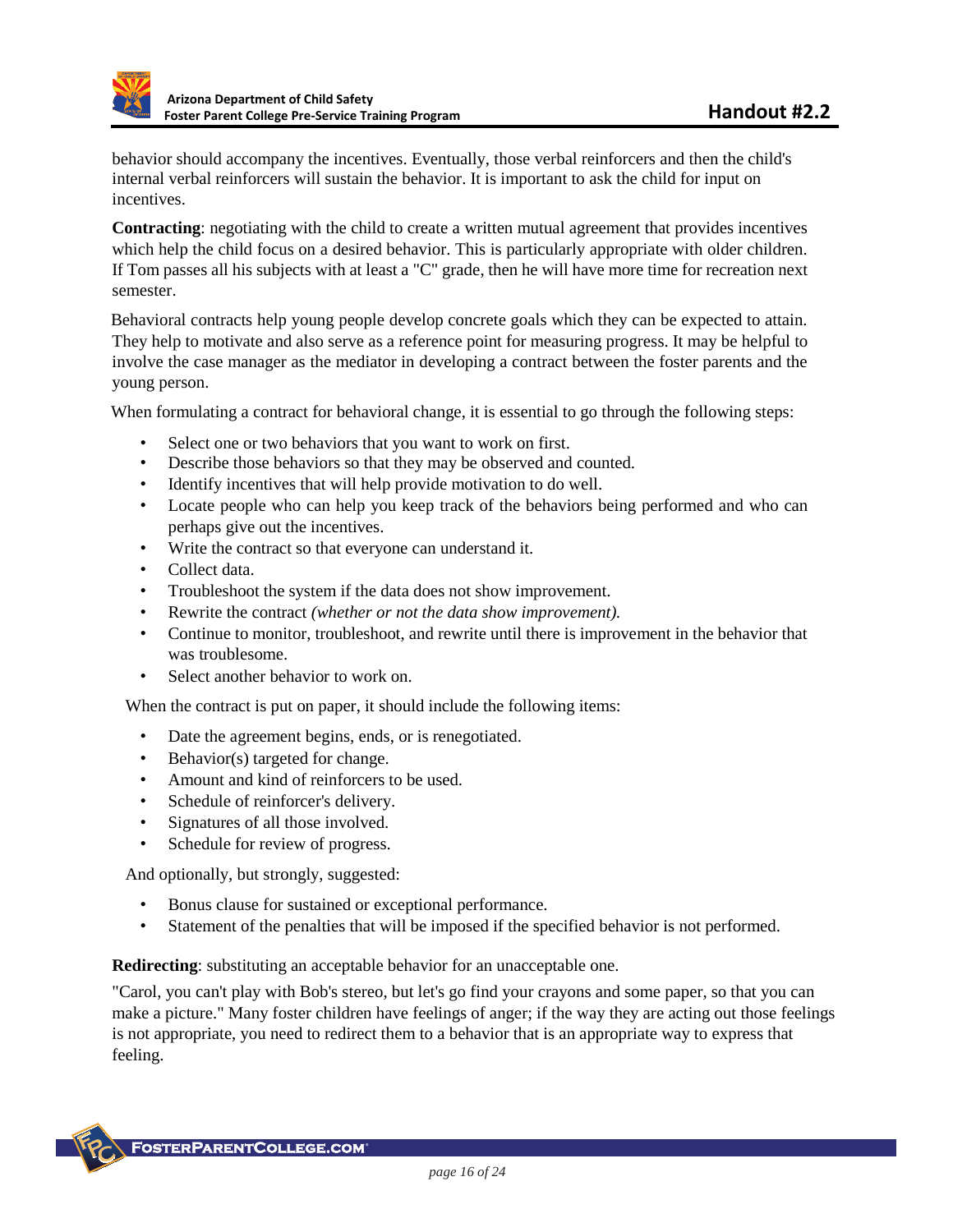*How is it okay for children to express angry feelings in your family?* 

*Complete the following statements to redirect a child:* 

- 1. *In this family, it is not okay to hit people, but you can*
- 2. *It is not acceptable to throw things in the house, but you can*

**Role-modeling:** showing by example the behavior the parent wants from the child. If one shows respect for the child's property and privacy, the child will learn to respect the property and privacy of others.

Answer the following questions:

- 1. *How can you as a parent role-model sharing?*
- 2. *How can you role-model speaking kindly to others?*
- 3. *How can you role-model being truthful?*

**Time-out:** removing the child from the situation *(usually 1 or 2 minutes for each year of the child's age).* A specific chair or place in the room should be identified for the child as the "time-out" place.

This method can be punishing if the parent's attitude is punitive. The parent should remain calm and firm when using "time-out." This does not work with all kids and should be used with caution, not overused.

Using "time-out" alone will not work for very long. Other methods need to be used at the same time, such as observing to identify what brings about the behavior that requires "timeout" and developing a plan related to that, acknowledging when the child is behaving appropriately, etc.

**Removing Privileges**: losing a privilege which is related to the unacceptable behavior. The loss should be of short-term duration. Losing the use of the phone, time with friends, TV time, etc. could be used depending on what is important to the particular child.

The parent's attitude here is important also. THE INTENT IS TO TEACH, NOT TO PUNISH. If the child feels trapped by the removal of privileges, the effect is lost. Also, if the parent is trapped by supervising the loss of privileges, as in grounding, the effect is lost.

Respond to the following situations:

- *1. The child has broken a rule in your home where the consequence is losing some TV time.* 
	- *a How long might be appropriate for a five-year-old?\_\_\_\_\_\_\_\_\_*
	- *b How long for a ten-year-old?*
- *2. The child's consequence is losing time with her friends.* 
	- *a. How long might be appropriate for a six-year-old? \_\_\_\_\_*
	- *b. How long for a ten-year-old? \_\_\_\_\_*
	- *c. How long for a 15-year-old? \_\_\_\_\_*

**Ignore the Behavior:** withhold attention if the child is using the inappropriate only to get the parents attention. Behaviors that can be ignored without harm to anyone or anything are not reinforced and may stop over time.

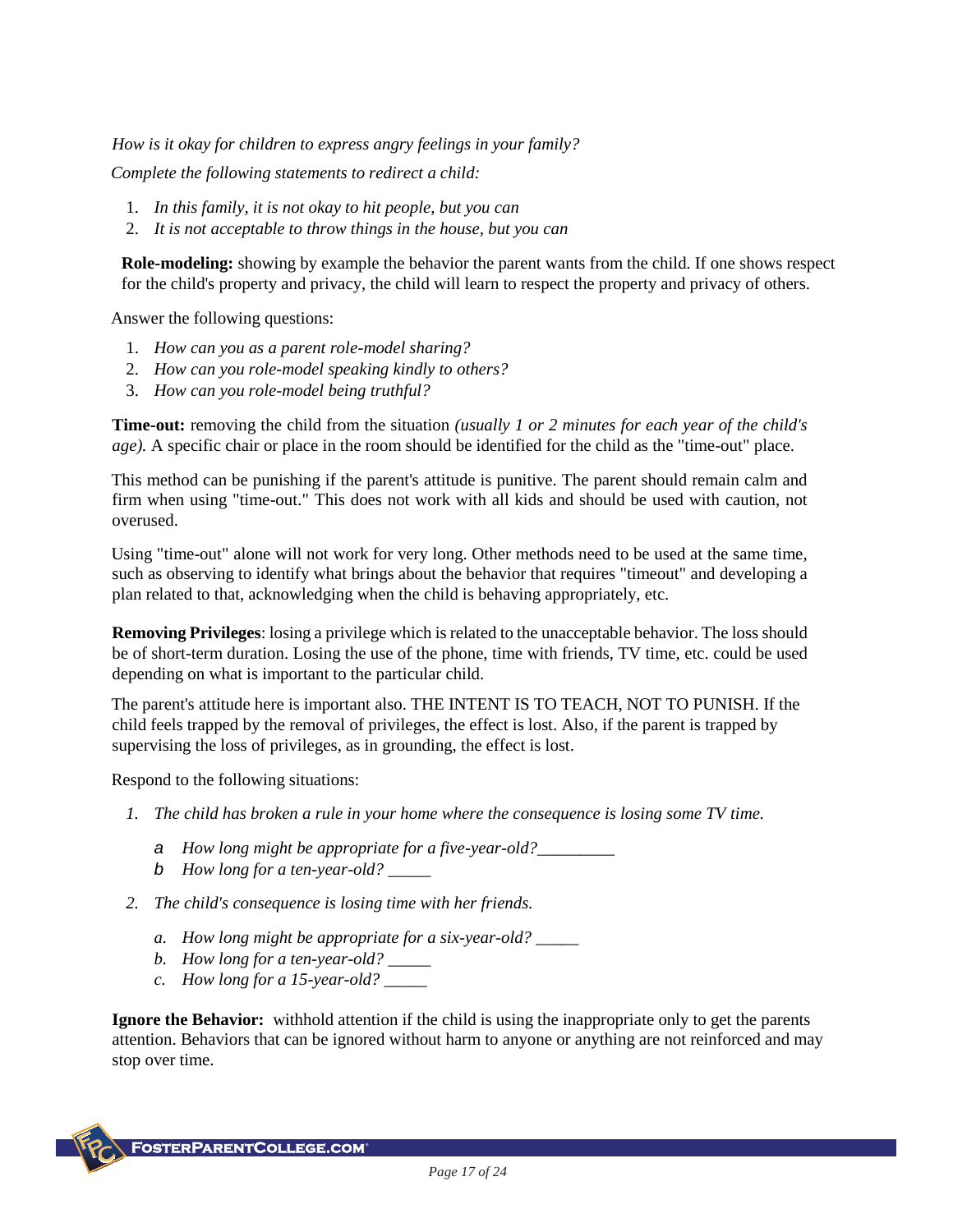**Hold a Family Meeting:** Get all the family members together to discuss a concern. This helps children learn to talk about their concerns and for logical solutions to be developed. Family meetings show children that they are an important part of the family.

#### **Unacceptable Methods**

The following are unacceptable methods:

- No child shall be subjected to verbal abuse or derogatory remarks about the child or the child's family. There shall be no name-calling, labeling, threats of removal, or other forms of emotional abuse.
- Food, water and sleep shall not be withheld for disciplinary purposes, as discipline shall not be connected with functions of living.
- The child shall not be subjected to cruel, severe, unusual or corporal *(physical)* punishment inflicted in any manner upon the body of the child with a hand or instrument *(paddles, belts, cords, rulers, sticks, etc.).* Corporal *(physical)* punishment includes, but is not limited to, hitting, slapping, spanking, striking, pinching, shaking, yanking, kicking, hair pulling, biting, etc.
- Actions that are cruel, severe, depraved or humiliating.
- The child shall not be deprived of visits, phone calls or mail from family members as a form of discipline, when the case manager has identified these contacts as appropriate.
- The child shall not be confined, locked up or locked out of the foster home.
- Required to remain silent or be isolated for time periods that are not developmentally appropriate.
- The child shall not be deprived of his or her personal allowance *(small payments for reimbursement of damages or loss may be established in consultation with the case manager and the child.)*

#### **VIOLATIONS OF DISCIPLINE GUIDELINES**

It is recognized that many of the children placed in foster care may be difficult to discipline and may have serious problems. If a situation occurs where inappropriate punishment is used, the foster parent is expected to notify the licensing specialist and the case manager by phone in addition to completing the written Significant Incident form (FC-122). This is the form used to record accidental injuries, bruises, runaways, unauthorized visits, and unusual or new behaviors. Every attempt to discuss the situation and develop constructive plans will occur.

In situations where a report or allegation of a violation of the Discipline Guidelines occurs, an inquiry surrounding the circumstances will follow. Recommendations resulting from the inquiry are made on a case-by-case basis and may include:

- 1. Additional education for the foster family;
- 2. Participation in a counseling program;
- 3. Corrective action plan;
- 4. Licensing changes *(number of children, age of children, type of cases, etc.);* or
- 5. Revocation of license or charges of child abuse filed against the family.

Look at the following examples and decide which discipline methods might be useful in each situation:

1. Tommy, age nine, dumps all the shampoo down the drain when taking a shower.

Possible methods: I messages, help him understand and express his feelings, logical consequence of cleaning up if needed, contract for restitution/repayment, go along to make

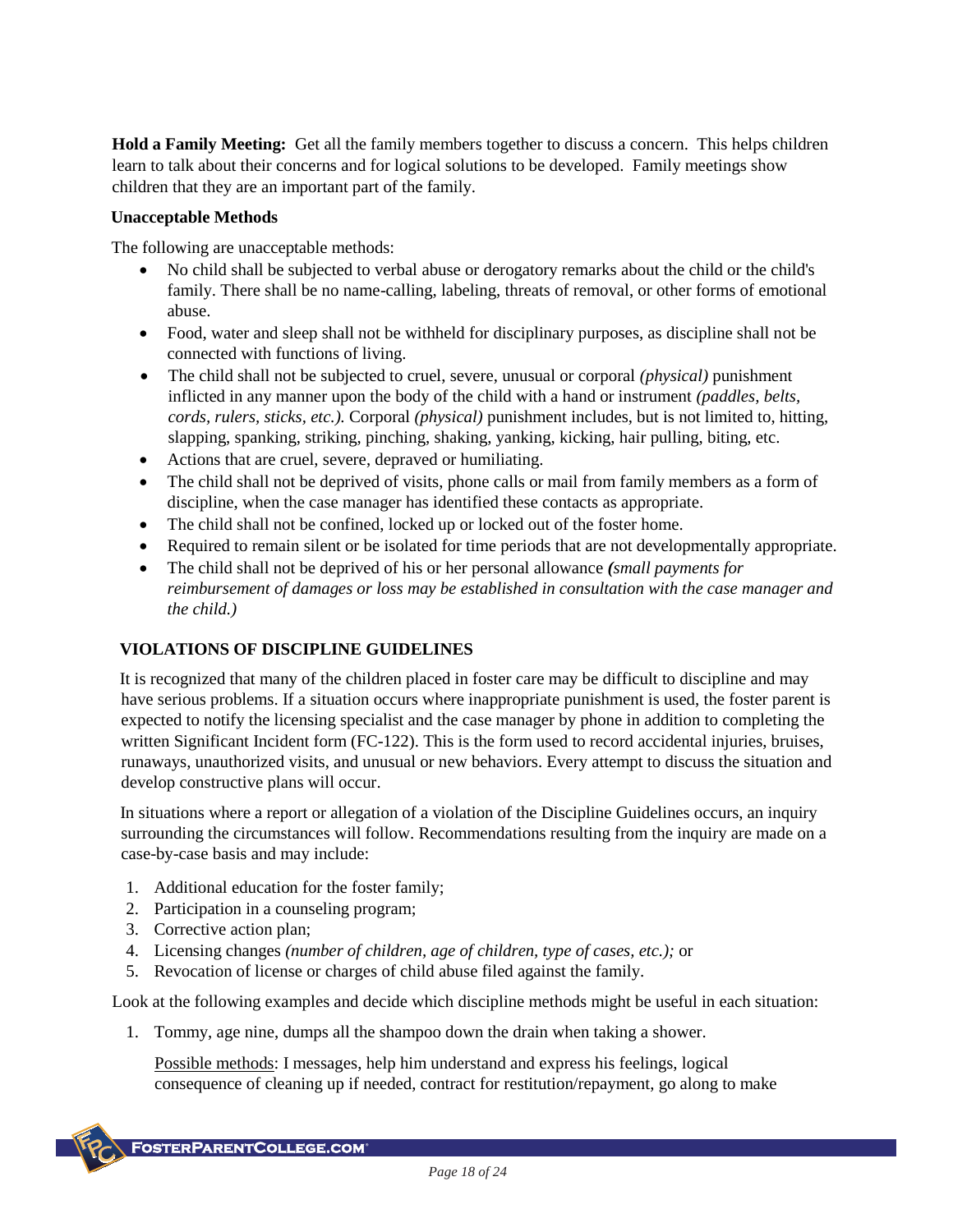next purchase, etc. Depending upon your assessment of the reason and feeling behind the behavior document it and decide if it needs to be reported to the case manager.

2. Four-year-old Billy hits or bites other children, both younger and older, when he wants his own way.

Possible methods: Time-out quickly with attention given to the other child, I messages, redirecting, praise when doing okay, family meeting, help him understand and express feelings, etc. Document it and report it to the case manager to determine if a behavioral health assessment is warranted.

3. You walk in your five-year-old daughter's bedroom and find your ten-year-old foster son with his hand in her panties.

Possible methods: Redirect to house rules about own body, monitor more closely where the child is, make and reinforce rules about closed doors and who can be in wish rooms, role model appropriate behavior by role-playing, etc. A call to the Arizona Child Abuse Hotline needs to be made and report this to case manager. Document it. A behavioral health evaluation may be warranted depending upon any prior history of sexualized behaviors.

4. Twelve-year-old Kim repeatedly lies about having completed her homework and you are getting regular calls from the teachers.

Possible methods: I messages (I feel distrustful), active listening and feedback related to why people might lie, problem-solving, contract with child or set time for doing homework, contract with reward for verification by teacher, monitoring, removing privileges, positive reinforcers when homework is completed, helping her understand and express feelings, etc.

5. Fifteen-year-old Chris throws things and kicks when angry. So far, a door has a hole in it and a window has been broken.

Possible methods: Logical consequences of helping with repairs, I messages, praise appropriate responses, redirecting how anger is okay to express and role-play what is okay, family meeting, help him understand and find appropriate ways to express anger, etc.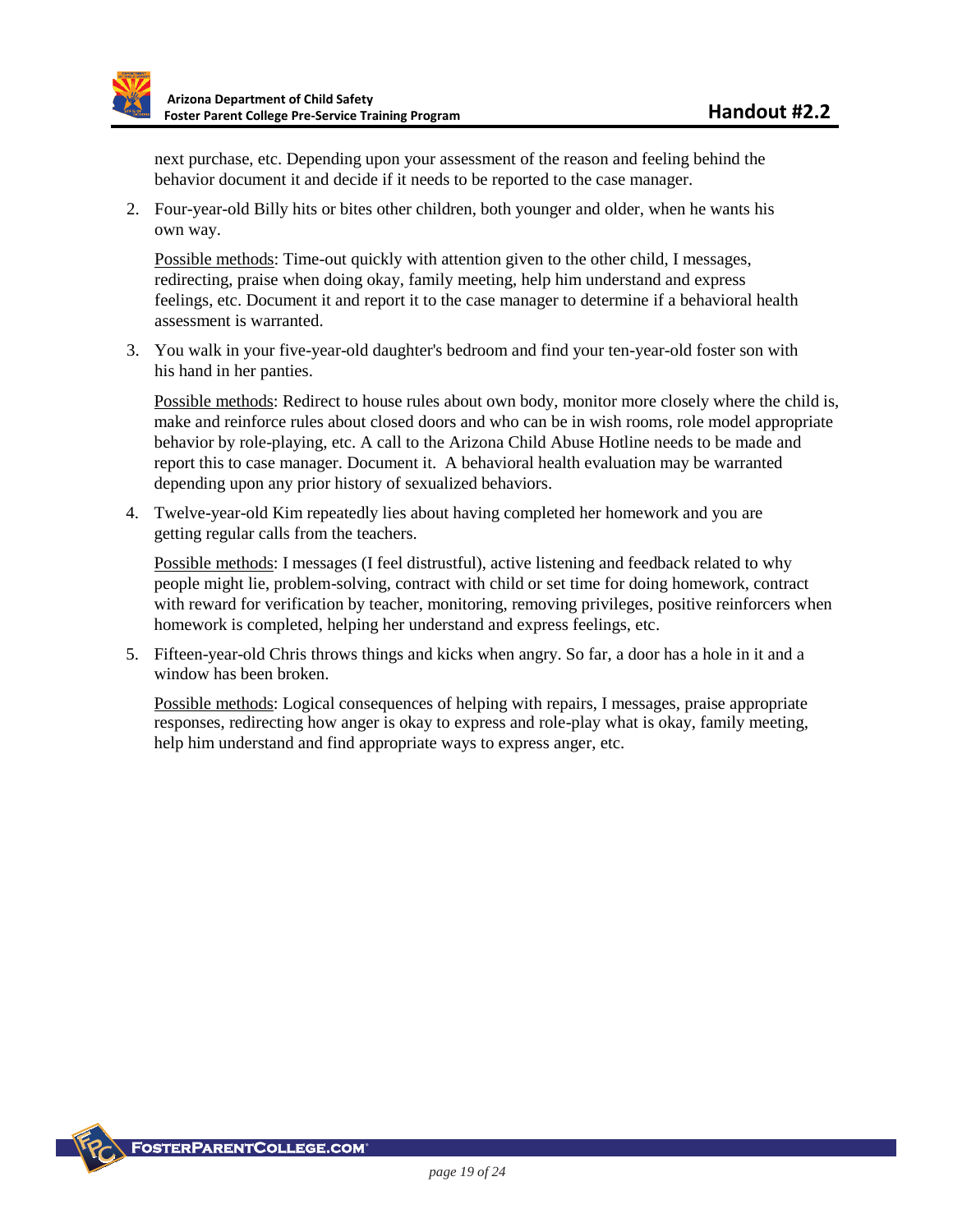# **Goals of Misbehavior**

| The child's faulty belief                                                   | I belong only when I am being noticed                                                                                                                                                              |
|-----------------------------------------------------------------------------|----------------------------------------------------------------------------------------------------------------------------------------------------------------------------------------------------|
| The child' goal is                                                          | <b>Attention</b>                                                                                                                                                                                   |
| What behaviors might you<br>observe?                                        | Repetitive, obnoxious, annoying behaviors such as making noises,<br>interrupting when parent is on the phone, kicking an object such as<br>back of car seat, etc.                                  |
| As a parent, how would you feel<br>and react?                               | $Feel - annoyed$<br>Reaction – tendency to remind and coax                                                                                                                                         |
| How might the child respond to<br>your attempts to correct the<br>behavior? | Temporarily stops the behavior. Later resumes same behavior or<br>disturbs in another way.                                                                                                         |
| What are some alternatives you<br>could use?                                | Ignore misbehavior when possible. Give attention for positive<br>behavior when child is not making a bid for it. Realize that<br>reminding, punishing, rewarding, and coaxing are undue attention. |

| The child's faulty belief                                                   | I belong only when I am in control or am boss, or when I am<br>proving no one can boss me!                                                                                                                               |
|-----------------------------------------------------------------------------|--------------------------------------------------------------------------------------------------------------------------------------------------------------------------------------------------------------------------|
| The child' goal is                                                          | <b>Power</b>                                                                                                                                                                                                             |
| What behaviors might you<br>observe?                                        | Being late for school or any activity, eating slowly or not at all, etc.                                                                                                                                                 |
| As a parent, how would you<br>feel and react?                               | Feel – Anger, provoked as if one is threatened<br>Reaction - Tendency to fight or give in                                                                                                                                |
| How might the child respond to<br>your attempts to correct the<br>behavior? | Active or passive-aggressive misbehavior is intensified, or<br>child submits with "defiant compliance."                                                                                                                  |
| What are some alternatives you<br>could use?                                | Withdraw from conflict. Help child see how to use power<br>constructively by appealing for child's help and enlisting<br>cooperation. Realize that fighting or giving in only increases the<br>child's desire for power. |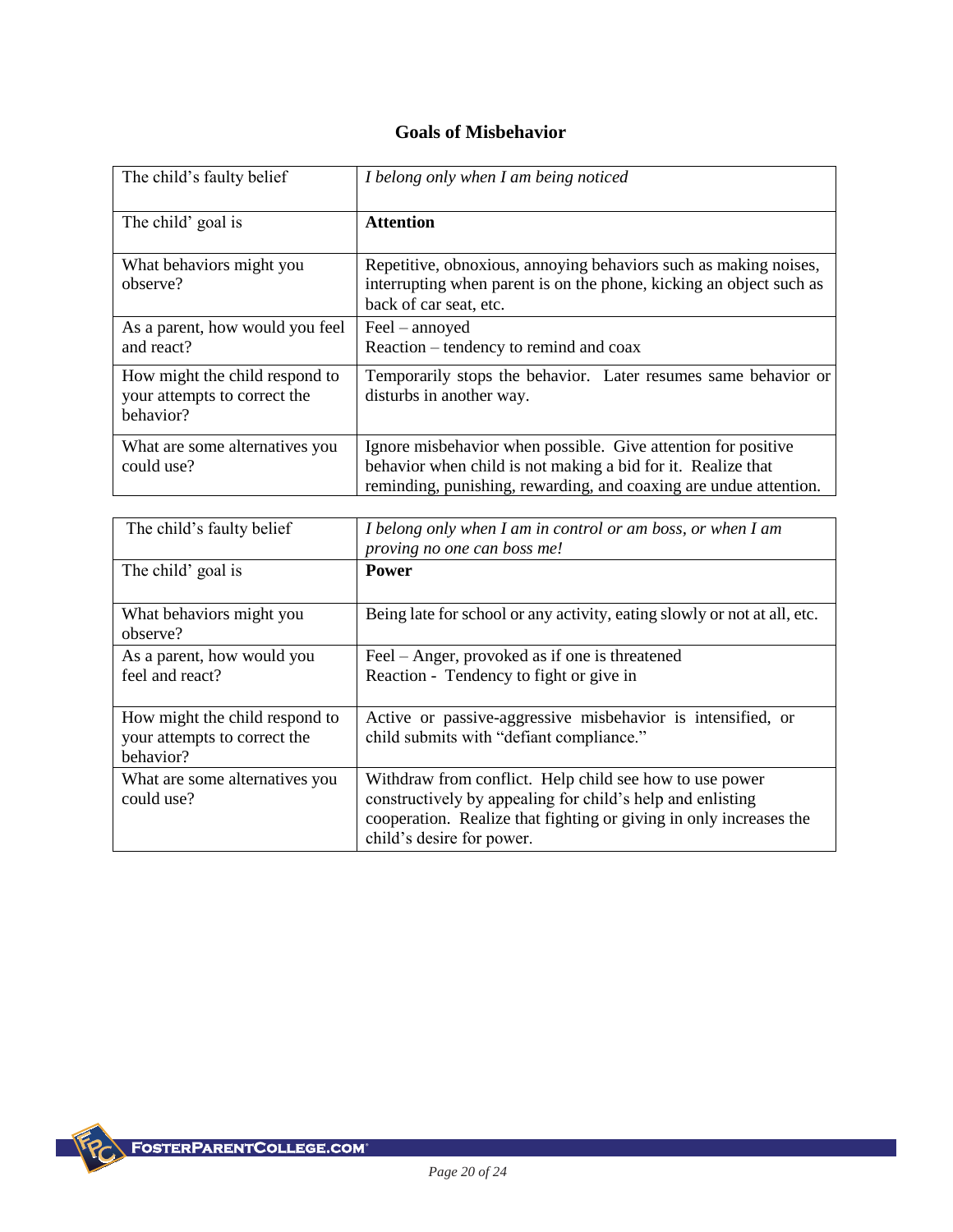

#### **Goals of Misbehavior**

| The child's faulty belief                                                   | I belong only by hurting others as I feel hurt. I cannot be loved.               |
|-----------------------------------------------------------------------------|----------------------------------------------------------------------------------|
| The child' goal is                                                          | Revenge                                                                          |
| What behaviors might you                                                    | Destroying the property of others Hurting people or                              |
| observe?                                                                    | animals                                                                          |
| As a parent, how would you                                                  | Feeling - Deeply hurt                                                            |
| feel and react?                                                             | Reaction - Tendency to retaliate or get even                                     |
| How might the child respond<br>to your attempts to correct the<br>behavior? | Seeks further revenge by intensifying misbehavior or choosing<br>another weapon. |
| What are some alternatives                                                  | Avoid feeing hurt. Avoid punishment and retaliation. Build                       |
| you could use?                                                              | trusting relationships, convince child that she or he is loved.                  |

| The child's faulty belief                                                   | I belong by convincing others not to expect anything from me. I<br>am unable. I am helpless.                                                             |
|-----------------------------------------------------------------------------|----------------------------------------------------------------------------------------------------------------------------------------------------------|
| The child' goal is                                                          | <b>Display of Inadequacy</b>                                                                                                                             |
| What behaviors might you<br>observe?                                        | Not willing to try new tasks saying "I'll mess up"<br>or "I can't".                                                                                      |
| As a parent, how would you feel<br>and react?                               | Feeling Despair – "I give up."<br>Reaction - Tendency to agree with child that nothing can be<br>done.                                                   |
| How might the child respond to<br>your attempts to correct the<br>behavior? | Passively responds or fails to respond to whatever is done.<br>Shows no improvement.                                                                     |
| What are some alternatives you<br>could use?                                | Stop all criticism. Encourage any positive attempt, no matter<br>how small; focus on assets. Above all, don't be hooked into pity,<br>and don't give up. |

Foster parents are one of the most valuable resources that the Department has in providing services to children. They are asked to provide care to children who many times have a wide range of problems. As a result, foster parents are vulnerable to problems developing around their care for children." Due to the difficult care issues in foster care today, an attitude of open communication between foster parents and staff about discipline issues is vital. It is also necessary that the department offer foster parents the opportunity for education and development of skills to provide continuing care and services to foster children. Foster care today is a complex service involving specific guidelines. Effective practice requires that team members support and comply with agency guidelines/policies.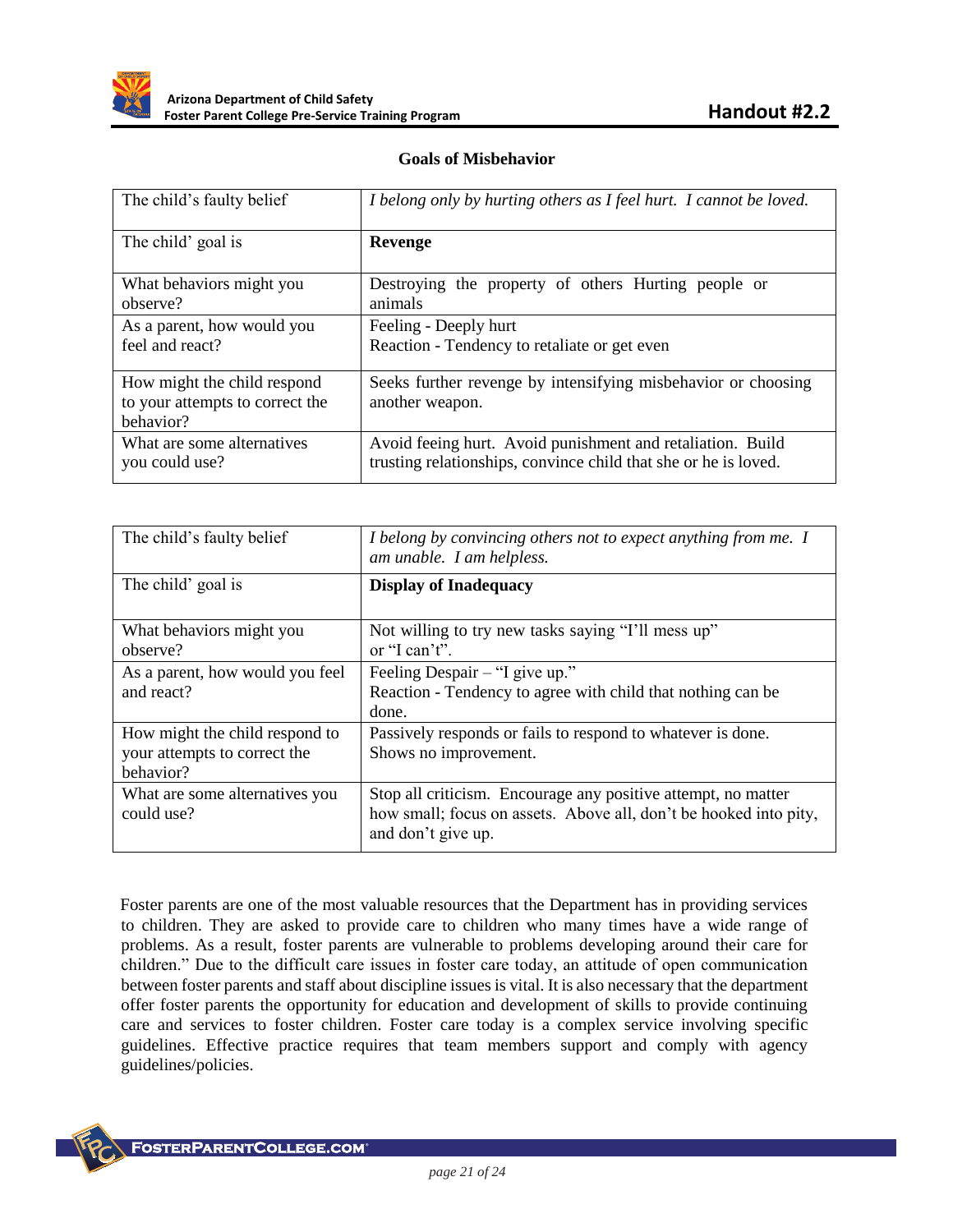The presentation of a supportive, educational and skill-building attitude about discipline is important. However, if staff and/or foster parents are not open to learning or are unable to effectively comply with the policy, it needs to be recognized that foster care may not be appropriate for them.

# **Arizona Department of Child Safety DISCIPLINE GUIDELINES**

# A. **SCOPE OF GUIDLINES**

Most children in the foster care program have experienced patterns of inappropriate punishment, abuse and/or violence in their families. Therefore, issues related to punishment often are confusing for the child. For foster children punishment is often connected to a wide variety of issues such as attention, power, revenge, control, loss of self-esteem, and painlove.

These guidelines are clarification of the Agency's position on Discipline and Item II.N, of the Agency-Foster Home Agreement (FC-006). It should be read before signing the Agency-Foster home Agreement prior to becoming licensed and when relicensed.

#### B. **PUNISHMENT vs. DISCIPLINE**

Punishment implies the threat or use of power and/or fear to change inappropriate behavior. Punishment relies on external forces.

Discipline is a teaching process through which the child learns to develop and maintain the self-control, self-reliance, self-esteem, and orderly conduct necessary to assume responsibilities, make daily living decisions, and live according to accepted levels of social behavior.

# C. **Guidelines**

Children in foster care are to be disciplined, not punished. Discipline techniques help a child develop and maintain self-control, self-reliance, self-esteem and orderly conduct.

The purpose of discipline is to educate. Children are able to learn from their mistakes in a safe environment. Therefore, foster parents shall:

- 1. Develop rules that set the limits of acceptable behavior in the family. These rules will be clearly explained and applied based on the child's past experiences, personality and age as appropriate to each child in the family.
- 2. Develop fair, reasonable, age- or developmentally appropriate and consistent consequences, related to the offense, for implementing these rules. These consequences will also be communicated to each child.
- 3. Share with the team members any concerns or difficulties about disciplining a foster child, so constructive ideas and/or plans can be agreed upon.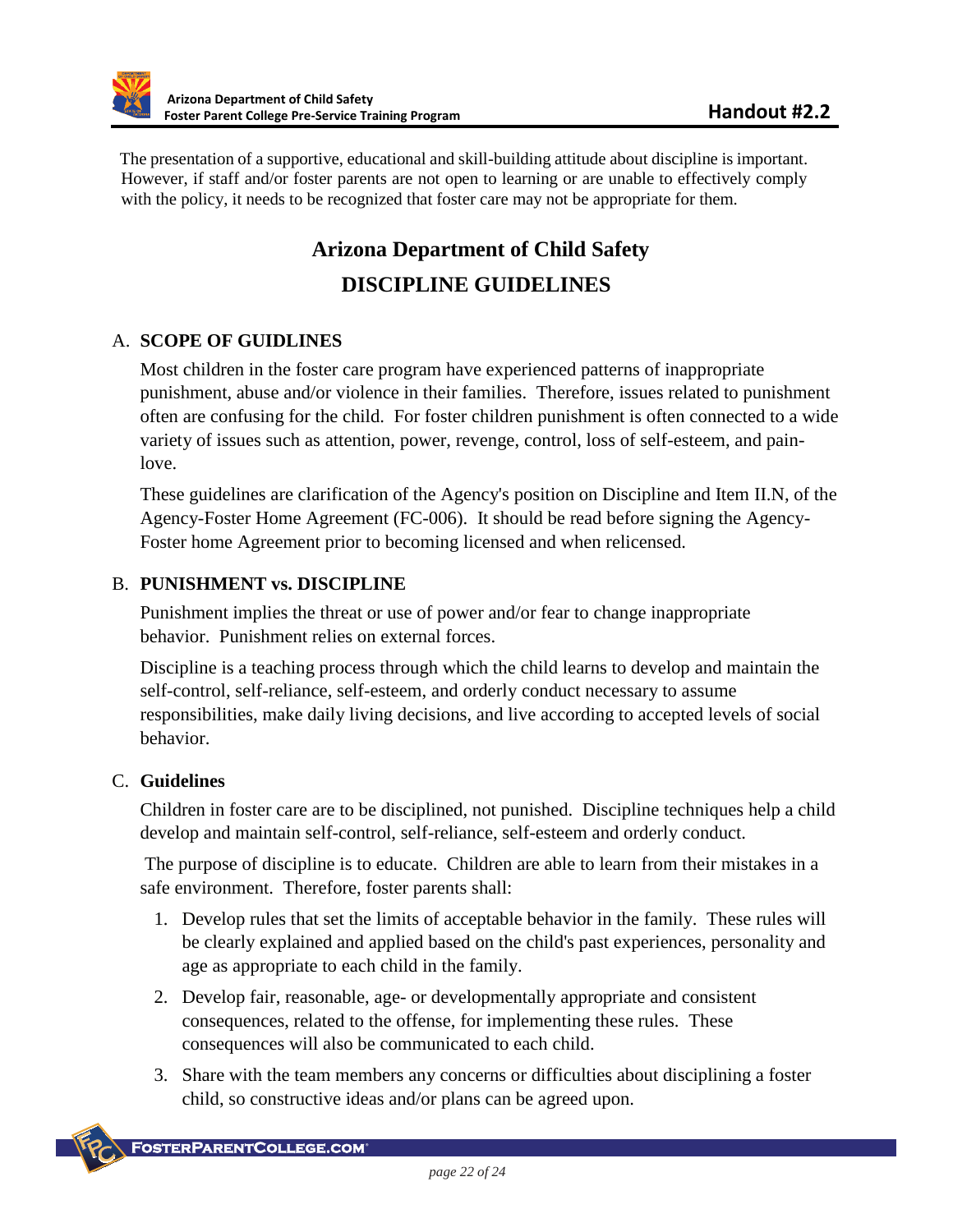# D. **ACCEPTABLE DISCIPLINE METHODS**

Discipline should be communicated in such a way as to help the child develop self-control and assume responsibility for his or her own behavior. Individual children will respond to different methods based on age, personality and life experiences. Suggested methods which might be used are:

- 1. **Natural Consequences:** allowing the child to experience the results of his or her behavior by not intervening. If Susie forgets her softball glove, she will be unable to try out for the team.
- 2. **Logical Consequences:** imposing consequences which are as directly related as possible to the inappropriate behavior. If Johnnie broke the window, he can do extra chores to earn the money to pay for the new window.
- 3. **Encouragement/Praise:** identifying specific behaviors and strengths that encourage the child to develop and increase self-esteem. "That model car looks great! I like the color you chose. You did a job you can be proud of!"
- 4. **Positive Communication**: using language in positive terms to describe what you want, rather than what you don't want. "Walk around the pool" rather than "Stop that running!"
- 5. **Active Listening**: listening with understanding and then clarifying the statement and responding to the feelings. It sounds like your teacher really scolded you in class and you must have felt really embarrassed by that."
- 6. **"I" Message:** communicating by phrasing in the first person. I feel worried and upset when I don't know where my children are."
- 7. **Incentives/Rewards/Motivation**: providing short term incentives that help the child focus on desired behavior. If the child completes all the chores on his "job list" this week, he can go out for an ice cream cone on Saturday. (The younger the child, the shorter the period of time before an incentive or reward should be given.)
- 8. **Contracting:** negotiating with the child to create a written mutual agreement that provides incentives to help the child focus on a desired behavior. This is particularly appropriate with older children. If Tom passes all his subjects with at least a "C" grade, then he will have more time for recreation next semester.
- 9. **Redirecting**: substituting an acceptable behavior for an unacceptable one. Carol, you can't play with Bob's stereo, but let's go find your crayons and some paper, so that you can make a picture."
- 10. **Role Modeling**: showing by example the behavior the parent wants from the child. If one shows respect for the child's property and privacy, the child will learn to respect the property and privacy of others.
- 11. **Time-out:** removing the child from the situation (usually 1 or 2 minutes for each year of the child's age). A specific chair or place in the room should be identified for the child as the "time-out" place.